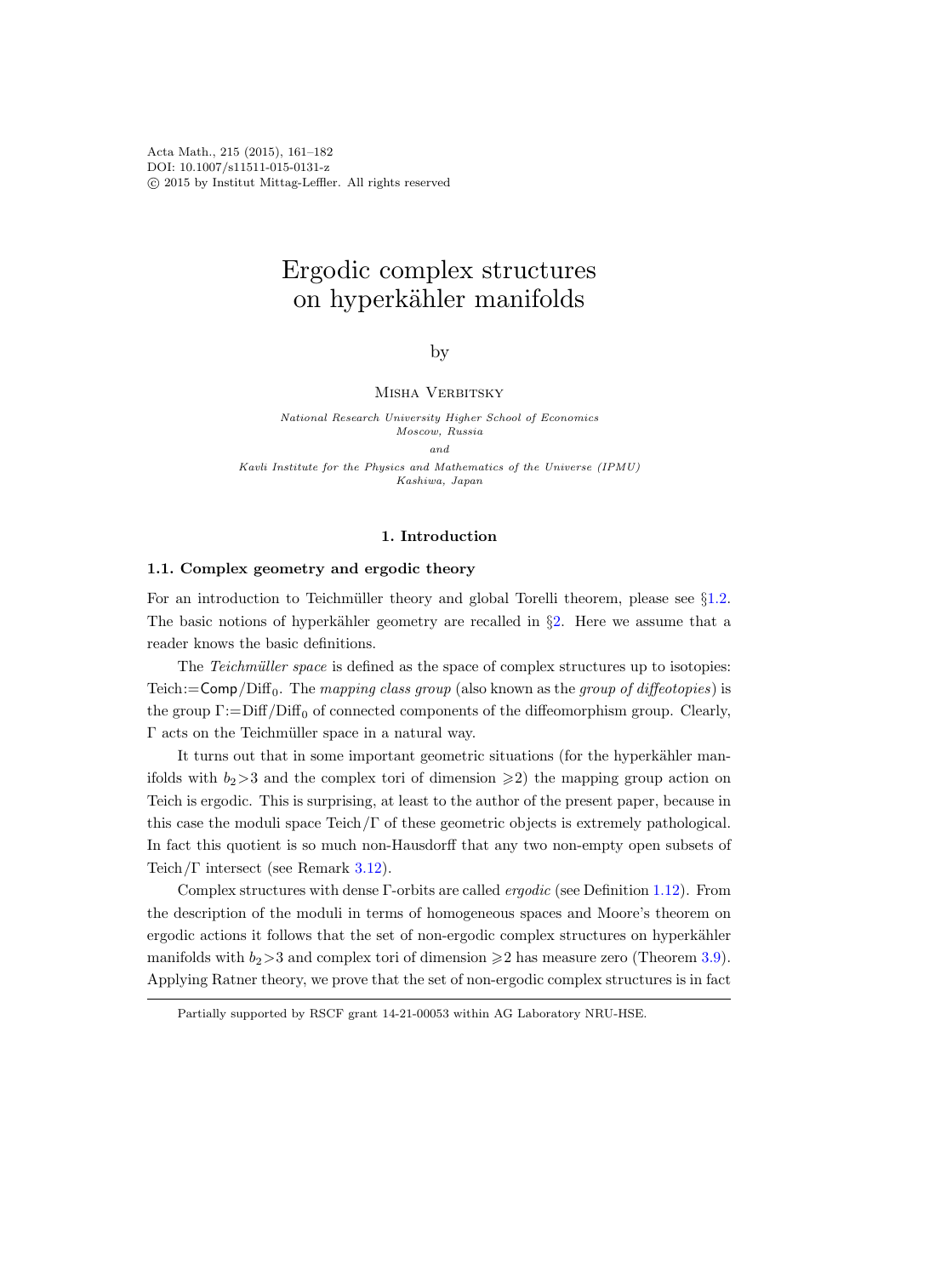countable: a complex structure is non-ergodic if and only if its Picard rank is maximal (Corollary [4.12\)](#page-14-0).

The density of particular families of hyperkähler manifolds in Teich/Γ has been used many times since the early 1970s. Piatetski–Shapiro and Shafarevich used density of the family of Kummer surfaces in the moduli of K3 surfaces to prove the local Torelli theorem  $[PS]$ . This theorem was generalized to a general hyperkähler manifold M with  $b_2 \geq 5$  in [\[AnV\]](#page-19-0). Here it was proven that any divisorial family defined by an integer class in  $H^2(M,\mathbb{Z})$  is dense in Teich/Γ. In [\[KamV\]](#page-20-0) this approach was used further to study the Lagrangian fibrations on hyperkähler manifolds. Using the density argument and existence of Lagrangian fibrations it was proven that all known hyperkähler manifolds are non-hyperbolic.<sup>(1</sup>) In [\[MM\]](#page-20-1), Markman and Mehrota show that the Hilbert space of K3 surfaces is dense in the corresponding deformation space, and prove a similar result about the generalized Kummer varieties.

Existence of ergodic complex structures leads to some interesting results about various complex-analytic quantities, such as the Kobayashi pseudometric. As a model situation, consider a function  $\varphi$  on the set of equivalence classes of complex manifolds which is continuous on deformations. Since the ergodic orbit  $\Gamma \cdot I$  is dense in the Teichmüller space, and  $\varphi$  is constant on  $\Gamma \cdot I$ , this implies that  $\varphi$  is constant.

In practice, such an application is hard to come by, because functions which continuously depend on the complex structure are sowewhat rare. However, there are many semicontinuous functions, and a semicontinuous function has to be constant on ergodic complex structures. Indeed, let  $I, J \in$  Teich be two ergodic complex structures, that is, complex structures with dense Γ-orbits, and  $\varphi$ : Teich  $\rightarrow \mathbb{R}$  be a semicontinuous (say, upper semicontinuous) Γ-invariant function. Since  $I$  is a limiting point of the dense set  $\Gamma \cdot J$ , semicontinuity implies  $\varphi(I) \geq \varphi(J)$ . By the same reason,  $\varphi(J) \geq \varphi(I)$ , and hence  $\varphi$ is constant on the set of all ergodic complex structures.

This remark can be applied to several questions of complex hyperbolicity (see  $\S1.4$ ).

# <span id="page-1-0"></span>1.2. Teichmüller spaces and hyperkähler geometry

We recapitulate briefly the definition of the Teichmüller space of the hyperkähler manifolds, following [\[V3\]](#page-21-1).

Definition 1.1. Let M be a compact complex manifold, and  $\text{Diff}_0(M)$  be a connected component of its diffeomorphism group (the group of isotopies). Denote by Comp the space of complex structures on  $M$ , equipped with the structure of a Fréchet manifold,

<span id="page-1-1"></span><sup>(&</sup>lt;sup>1</sup>) In the present paper we generalize this further to all hyperkähler manifolds with  $b_2$ >3.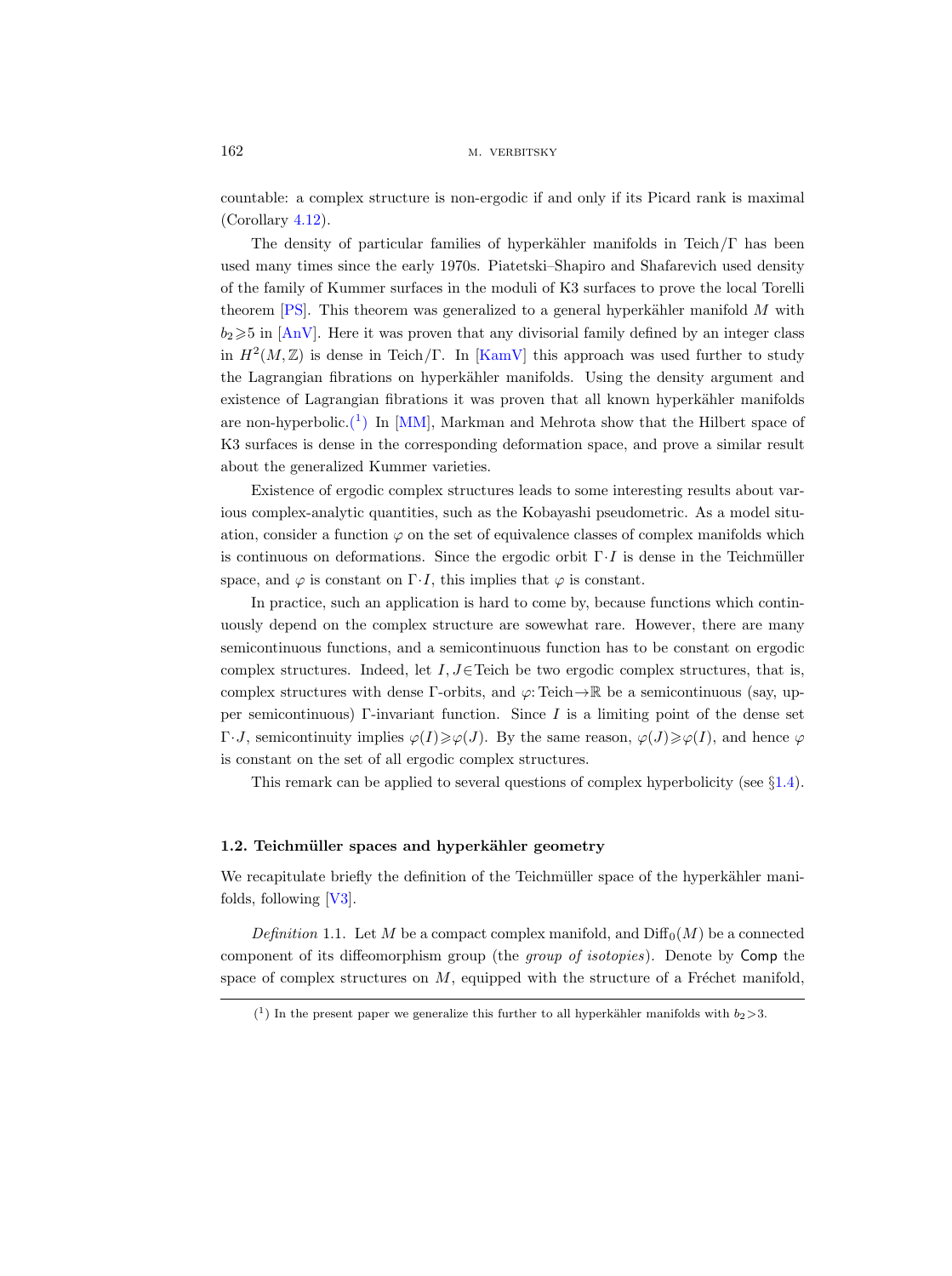and let Teich:= $\mathsf{Comp}/\text{Diff}_0(M)$  be its quotient, equipped with the quotient topology. We call it the *Teichmüller space*.

Remark 1.2. In many important cases, such as for Calabi–Yau manifolds [\[Cat\]](#page-20-2), Teich is a finite-dimensional complex space; usually it is non-Hausdorff.

Definition 1.3. Let  $\text{Diff}(M)$  be the group of orientable diffeomorphisms of a complex manifold. The quotient  $Comp/Diff = Teich/\Gamma$  is called the *moduli space* of complex structures on  $M$ . Typically, it is very non-Hausdorff. The set  $Comp/Diff$  corresponds bijectively to the set of isomorphism classes of complex structures.

Definition 1.4. A hyperkähler structure on a manifold  $M$  is a Riemannian structure  $g$  and a triple of complex structures  $I, J$  and  $K$ , satisfying quaternionic relations

$$
I \circ J = -J \circ I = K,
$$

such that  $q$  is Kähler for  $I, J$  and  $K$ .

Remark 1.5. One could define a hyperkähler structure in terms of the complex geometry of its twistor space (see Definition [5.9\)](#page-18-0). This was discovered in [\[HKLR\]](#page-20-3); see [\[V2\]](#page-21-2) for a few historical remarks and further development of this approach.

Remark 1.6. A hyperkähler manifold is holomorphically symplectic:  $\omega_J + i\omega_K$  is a holomorphic symplectic form on  $(M, I)$ . This is easily seen using a simple linear-algebraic calculation [\[Bes\]](#page-19-1).

<span id="page-2-1"></span>THEOREM 1.7. (Calabi–Yau; see [\[Y\]](#page-21-3), [\[Bea\]](#page-19-2) and [\[Bes\]](#page-19-1)) A compact, Kähler, holomorphically symplectic manifold admits a unique hyperkähler metric in any Kähler class.

*Remark* 1.8. The term "hyperkähler manifold" can mean many different things. In the literature, it denotes either a manifold equipped with a hyperkähler structure, or a complex manifold admitting a hyperkähler structure, or a Riemannian manifold with holonomy in  $Sp(n)$ . In the present paper, we shall by a *hyperkähler manifold* mean a compact, complex manifold admitting a Kähler structure and a holomorphically symplectic structure. Such a complex structure is called a complex structure of hyperkähler type. We also assume tacitly that all hyperkähler manifolds are of maximal holonomy (or irreducibly holomorphically symplectic), in the sense of Definition [1.9](#page-2-0) below.

<span id="page-2-0"></span>Definition 1.9. A hyperkähler manifold M is of maximal holonomy if  $\pi_1(M)=0$  and  $H^{2,0}(M) = \mathbb{C}$ . In the literature, such manifolds are often called *irreducibly holomorphically* symplectic, or irreducibly symplectic varieties.

This definition is motivated by the following theorem of Bogomolov.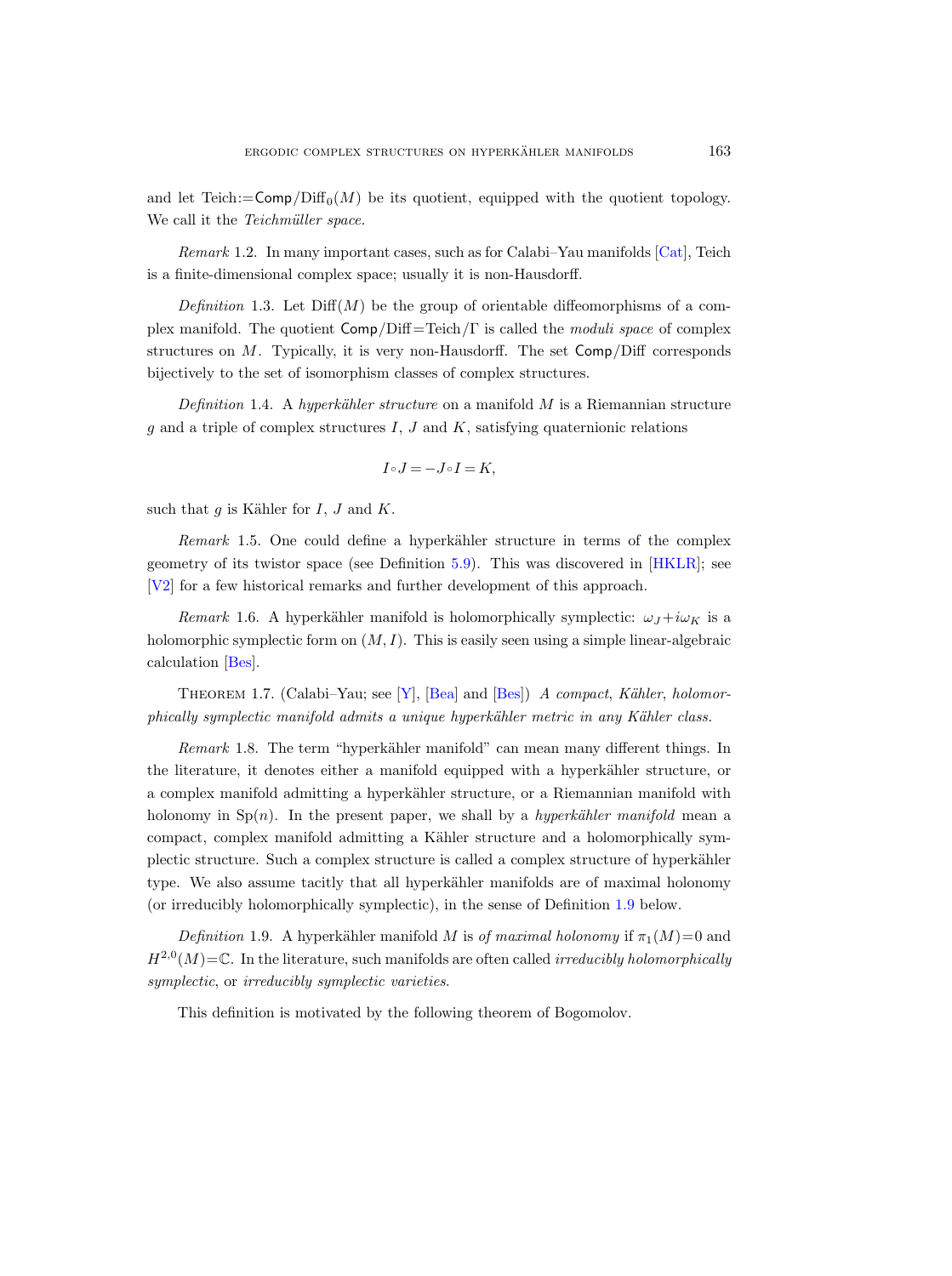THEOREM1.10. ([\[Bog1\]](#page-19-3), [\[Bea\]](#page-19-2)) Any hyperkähler manifold admits a finite covering which is a product of a torus and several maximal holonomy hyperkähler manifolds.

<span id="page-3-2"></span>Remark 1.11. Further on, all hyperkähler manifolds are assumed to be of maximal holonomy, Comp is the space of all complex structures of hyperkähler type on  $M$ , and Teich its quotient by  $\text{Diff}_0(M)$ .

# 1.3. Ergodic complex structures

The main object of this paper is the following notion.

<span id="page-3-0"></span>Definition 1.12. Let  $M$  be a complex manifold, Teich be its Teichmüller space, and *I*∈Teich be a point. Consider the set  $Z_I \subset$ Teich of all *I'*∈Teich such that  $(M, I)$  is biholomorphic to  $(M, I')$  (clearly,  $Z_I = \Gamma \cdot I$ , where  $\Gamma = \text{Diff}(M)/\text{Diff}_0(M)$  is a mapping group acting on Teich). A complex structure is called ergodic if the corresponding orbit  $Z_I$  is dense in Teich.

*Remark* 1.13. The origins of this term are explained in  $\S 3.1$ . It is well known that almost all orbits of an ergodic action are dense (Claim  $3.3$ ). However, for a hyperkähler manifold with  $b_2>3$  and a complex torus of dimension  $\geq 2$ , the mapping group action on Teich is ergodic (see Theorem [3.9](#page-10-0) and Remark [3.10\)](#page-10-1). Notice that the definition of ergodic action does not require one to fix a particular measure on the space (Remark [3.2\)](#page-9-2).

In many situations, the mapping class group action on the Teichmüller space is ergodic. This implies that the non-ergodic complex structures form a set of measure zero.

<span id="page-3-1"></span>THEOREM 1.14. Let  $M$  be a maximal holonomy hyperkähler manifold or a compact complex torus of dimension  $\geq 2$ . Then the set Teich<sub>ne</sub> of non-ergodic points has measure zero in the corresponding Teichmüller space Teich.

Proof. See Theorem [3.9](#page-10-0) below.

 $\Box$ 

Remark 1.15. The notion of a measure-zero subset of a manifold is independent of the choice of a smooth measure. Therefore, to state Theorem [1.14,](#page-3-1) it is not necessary to fix a particular measure on Teich.

This result follows from the ergodicity of the mapping class group action on Teich, which follows from the global Torelli theorem and the ergodicity of an arithmetic action on homogeneous spaces due to Moore [\[Moo\]](#page-20-4). It is not very explicit, and for a considerable period of time, no explicit examples of ergodic complex structures were known. This problem was solved by an application of a powerful theorem of Ratner (Theorem [4.2\)](#page-11-1).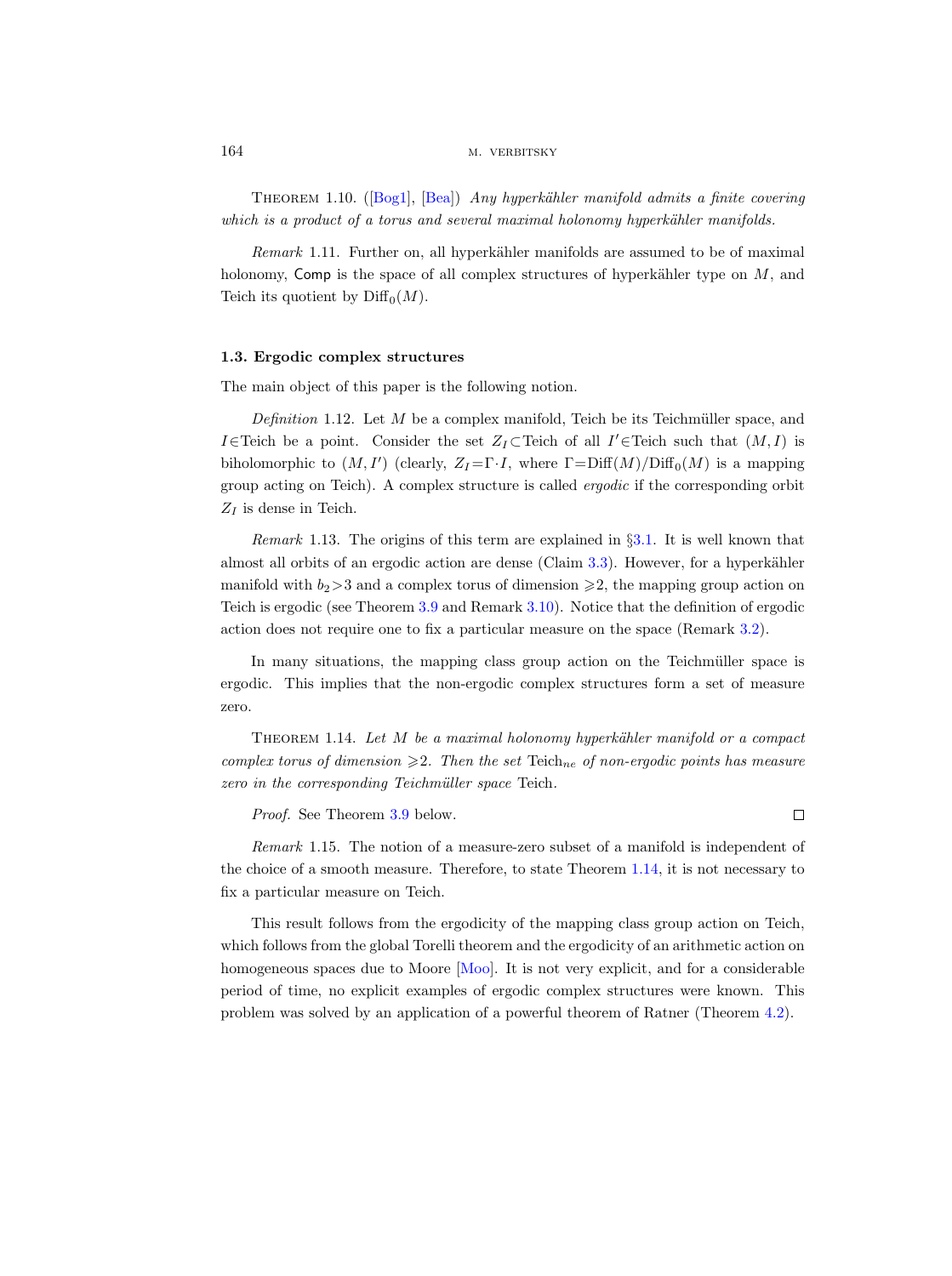THEOREM 1.16. Let  $M$  be a maximal holonomy hyperkähler manifold or a compact complex torus of dimension  $\geqslant 2$ , and I be a complex structure on M. Then I is nonergodic if and only if the Néron–Severi lattice of  $(M, I)$  has maximal possible rank. This means that

rk NS
$$
(M, I)
$$
 =  $\begin{cases} b_2(M) - 2, & \text{if } M \text{ is hyperkähler,} \\ (\dim_{\mathbb{C}} M)^2, & \text{if } M \text{ is a torus.} \end{cases}$ 

Proof. See Corollary [4.12](#page-14-0) below.

 $\Box$ 

# <span id="page-4-0"></span>1.4. Kobayashi pseudometric on hyperkähler manifolds

The ergodic properties of the mapping group action have many applications to Kobayashi hyperbolicity. For the definition of Kobayashi pseudometric, basic properties and the further reference, please see §[5.](#page-17-0) For the purposes of the present paper, Kobayashi pseudometric is important because it is a complex-analytic invariant which is upper semicontinuous as a function of a complex structure  $[Ko]$ ,  $[Vo]$ . This suggests the following conjecture.

<span id="page-4-1"></span>CONJECTURE 1.17. Let I, J∈Teich be ergodic complex structures on M, and  $d_I$  and  $d_J$  be the corresponding Kobayashi pseudometrics. Then  $(M, d_I)$  is isometric to  $(M, d_J)$ .

Remark 1.18. Since the Γ-orbit of I is dense in Teich, any  $K \in$  Teich can be obtained as a limit of  $\nu_j^* I$  (see Remark [3.5\)](#page-9-3), and one has  $d_K \geqslant d_I$  by semicontinuity of K. In principle, this should give  $d_J \geq d_I \geq d_J$ , because both I and J are ergodic. To make this heuristic argument rigorous, one should make the dependency of  $d_I$  and  $d_J$  on diffeomorpisms  $\nu_i$  explicit.

A Kobayashi hyperbolic manifold is a hyperbolic manifold with non-degenerate Kobayashi pseudometric. The set of Kobayashi hyperbolic complex structures is open in holomorphic families. Moreover, given a holomorphic family of Kobayashi hyperbolic manifolds, the Kobayashi pseudometric is continuous in this family [\[Vo\]](#page-21-4). In the presence of an ergodic complex structure, the argument used in the sketch of Conjecture [1.17](#page-4-1) would imply that all hyperbolic complex structures on  $M$  are isometric, and that the mapping class group acts by isometries. However, the isometry group of a compact metric space is always compact, and the image of the mapping class group in cohomology is usually noncompact. This can be used to prove non-hyperbolicity for manifolds admitting ergodic complex structures.

However, for hyperkähler manifolds, there exists a very simple and direct argument proving non-hyperbolicity.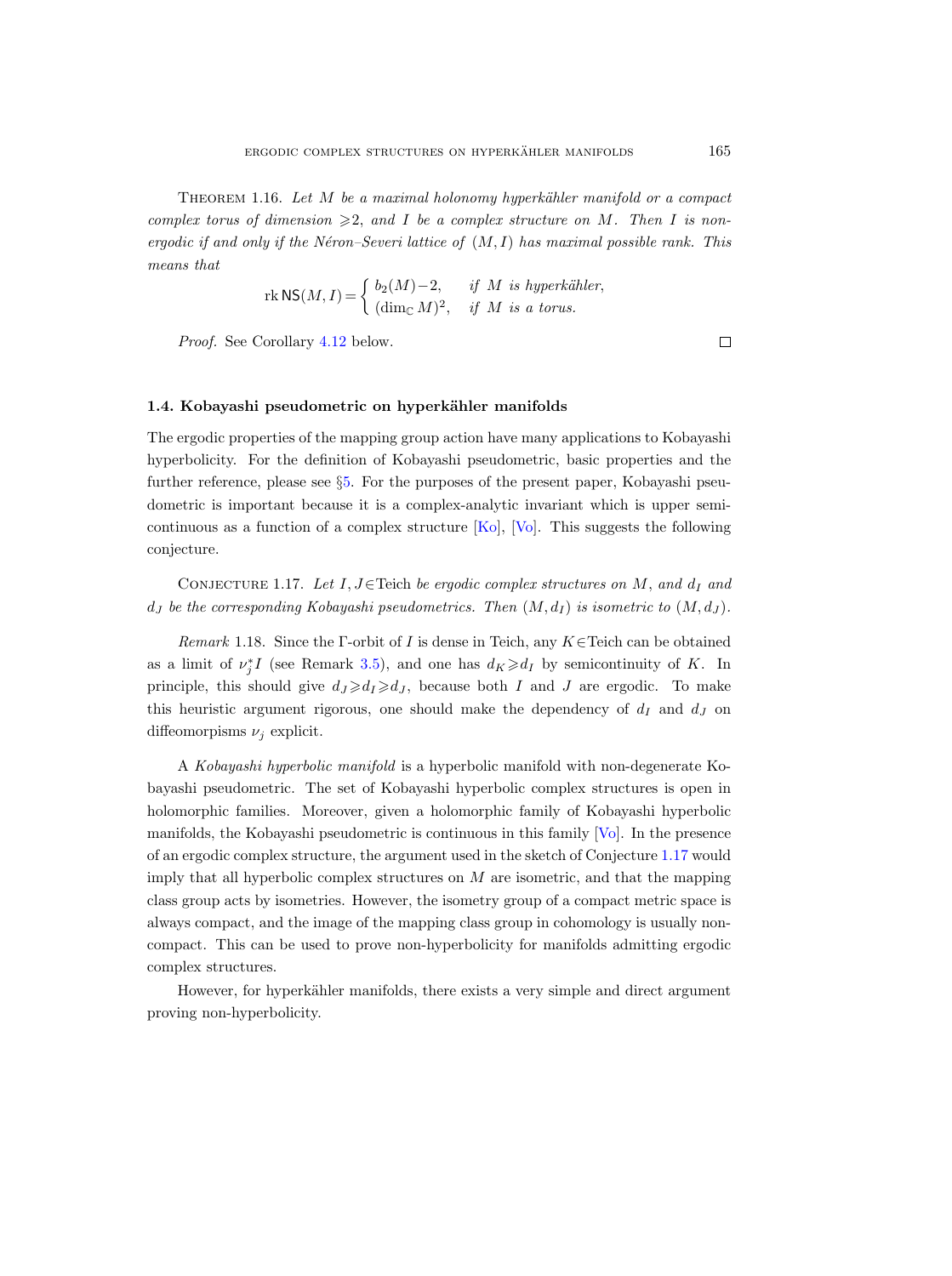The non-hyperbolicity of hyperkähler (and, more generally, Calabi–Yau) manifolds was a subject of long research, but until recently the only general result was a theorem by Campana proven in [\[Cam3\]](#page-20-6).

A *twistor space* of a hyperkähler manifold (see Definition  $5.9$ ) is a total space of a fibration obtained from a hyperkähler rotation of a complex structure. Campana observed that the space of rational curves on  $Tw(M)$  transversal to the fibers is never compact (in fact it is holomorphically convex, as shown in [\[KalV\]](#page-20-7); see also [\[V4\]](#page-21-5) and  $[DLM]$ . Then the limit of a sequence of rational curves in Tw(M) would contain an entire curve in one of the twistor fibers. This implies the Campana non-hyperbolicity theorem (Theorem [5.10\)](#page-18-1): at least one of the fibers of the twistor family is not Kobayashi hyperbolic.

Another approach to non-hyperbolicity was used in [\[KamV\]](#page-20-0). In this paper it was shown that for all known examples of hyperkähler manifolds, the manifolds admitting a holomorphic Lagrangian fibration are dense in the moduli space. Such manifolds contain entire curves, and hence they are non-hyperbolic. However, the set of non-hyperbolic complex structures is closed in the relevant deformation space by Brody's lemma (Theorem [5.4\)](#page-17-1). This is how non-hyperbolicity was proven in [\[KamV\]](#page-20-0).

In the present paper we go by a different route, using ergodic methods and the non-hyperbolicity result of Campana. The explicit description of the set of non-ergodic complex structures (Corollary [4.12\)](#page-14-0) allows one to find a twistor family with all fibers ergodic (Claim [5.11\)](#page-18-2). By Campana's theorem, one of these fibers is non-hyperbolic. This gives a non-hyperbolic ergodic complex structure  $I\in$  Teich. Then all points of the set Γ·I⊂Teich are also non-hyperbolic. However, this set is dense, and hence its closure  $\overline{\Gamma I}$  is the whole of Teich. Finally, we observe that the set of non-hyperbolic complex structures is closed in Teich, and therefore it contains  $\overline{\Gamma \cdot I}$ =Teich.

## 2. Hyperkähler manifolds

<span id="page-5-0"></span>In this section, we state the global Torelli theorem for hyperkähler manifolds, following [\[V3\]](#page-21-1).

# 2.1. Bogomolov–Beauville–Fujiki form

<span id="page-5-1"></span>The Bogomolov–Beauville–Fujiki form was defined in [\[Bog2\]](#page-19-4) and [\[Bea\]](#page-19-2), but it is easiest to describe it using the Fujiki formula, proven in [\[F\]](#page-20-9).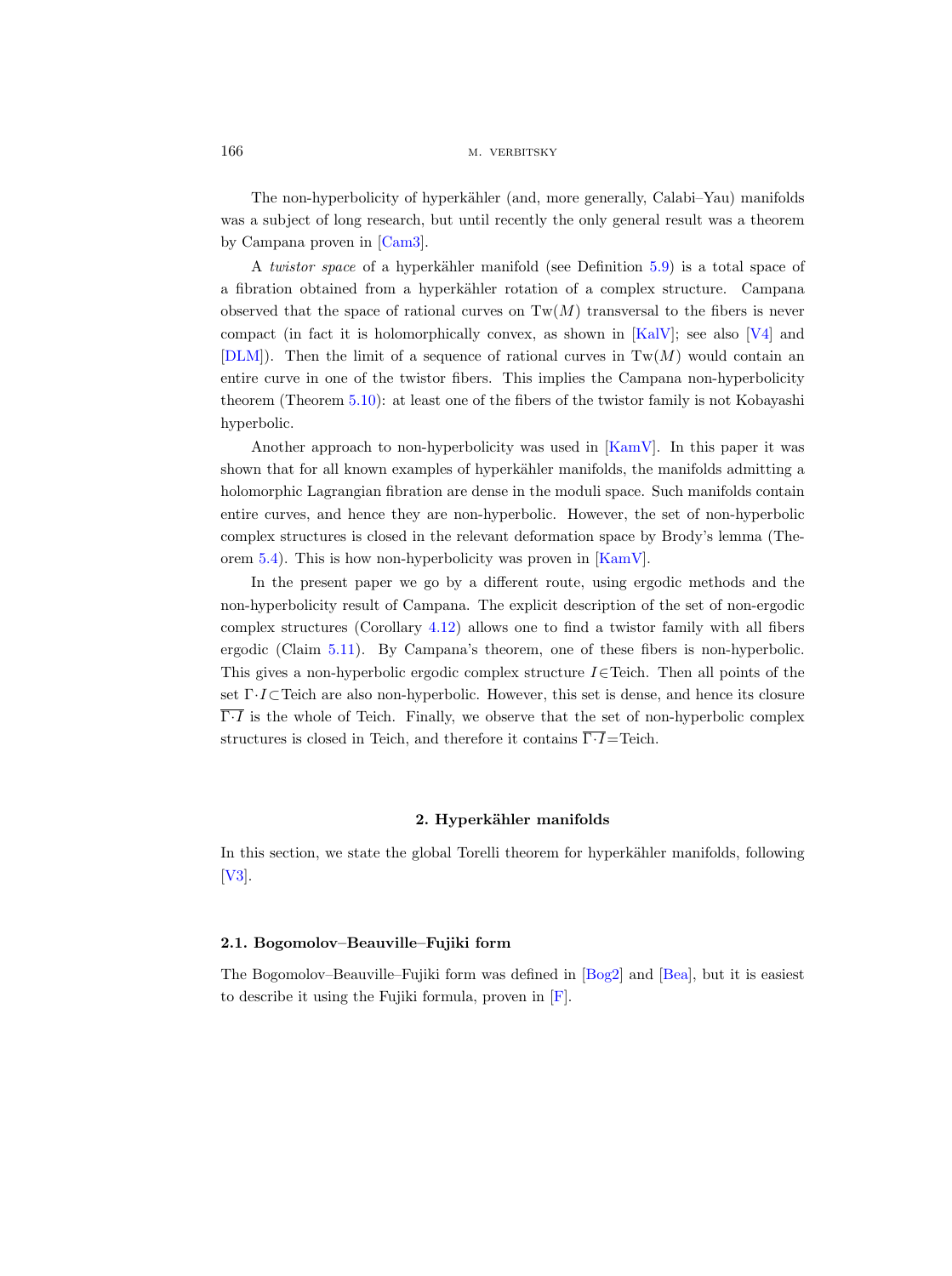THEOREM 2.1. (Fujiki) Let  $M$  be a maximal holonomy hyperkähler manifold, let  $\eta \in H^2(M)$  and  $n = \frac{1}{2} \dim M$ . Then  $\int_M \eta^{2n} = cq(\eta, \eta)^n$ , where q is a primitive integral quadratic form on  $H^2(M, \mathbb{Z})$ , and  $c > 0$  is a rational number.

*Remark* 2.2. Fujiki formula (Theorem [2.1\)](#page-5-1) determines the form q uniquely up to a sign. For odd  $n$ , the sign is unambiguously determined as well. For even  $n$ , one needs the following explicit formula, which is due to Bogomolov and Beauville:

<span id="page-6-0"></span>
$$
\lambda q(\eta, \eta) = \int_X \eta \wedge \eta \wedge \Omega^{n-1} \wedge \overline{\Omega}^{n-1} - \frac{n-1}{n} \left( \int_X \eta \wedge \Omega^{n-1} \wedge \overline{\Omega}^n \right) \left( \int_X \eta \wedge \Omega^n \wedge \overline{\Omega}^{n-1} \right), \quad (2.1)
$$

where  $\Omega$  is the holomorphic symplectic form, and  $\lambda > 0$ .

Definition 2.3. Let  $q \in \text{Sym}^2(H^2(M,\mathbb{Z})^*)$  be the integral form defined by Theorem [2.1](#page-5-1) and formula [\(2.1\)](#page-6-0). This form is called the Bogomolov–Beauville–Fujiki form.

### 2.2. Mapping class group

Definition 2.4. Let  $\text{Diff}(M)$  be the group of oriented diffeomorphisms of M, and  $\text{Diff}_0(M)$  be the group of isotopies, that is, the connected component of Diff(M). We call  $\Gamma := \text{Diff}(M)/\text{Diff}_0(M)$  the mapping class group of M.

For Kähler manifolds of dimension  $\geqslant$ 3, the mapping class group can be computed using the following theorem by Sullivan.

THEOREM 2.5. (Sullivan; [\[Su\]](#page-21-6)) Let M be a compact, simply connected Kähler manifold, with  $\dim_{\mathbb{C}} M \geq 3$ . Denote by  $\Gamma_0$  the group of automorphisms of the algebra  $H^*(M, \mathbb{Z})$ preserving the Pontryagin classes  $p_i(M)$ . Then the natural map Diff $(M)/\text{Diff}_0 \rightarrow \Gamma_0$  has finite kernel, and its image has finite index in  $\Gamma_0$ .

Definition 2.6. Two groups  $G$  and  $G'$  are commensurable if there exist subgroups  $G_1 \subset G$  and  $G'_1 \subset G_1$  of finite index, and finite normal subgroups  $G_2 \subset G_1$  and  $G'_2 \subset G'_1$ such that  $G_1/G_2$  is isomorphic to  $G'_1/G'_2$ . An *arithmetic group* is a group which is commensurable to an integer lattice in a rational Lie group.

 $Remark 2.7. Sullivan's theorem claims that the mapping class group of any Kähler$ manifold is arithmetic. $(2)$ 

Using the results of [\[V1\]](#page-21-7), the group of automorphisms of the algebra  $H^*(M, \mathbb{Z})$  can be determined explicitly, up to commensurability. This gives the following theorem, proven in [\[V3\]](#page-21-1).

<span id="page-6-1"></span> $(2)$  In fact, Sullivan proved the arithmeticity of the mapping class group for any compact smooth manifold of dimension  $\geqslant 5$ .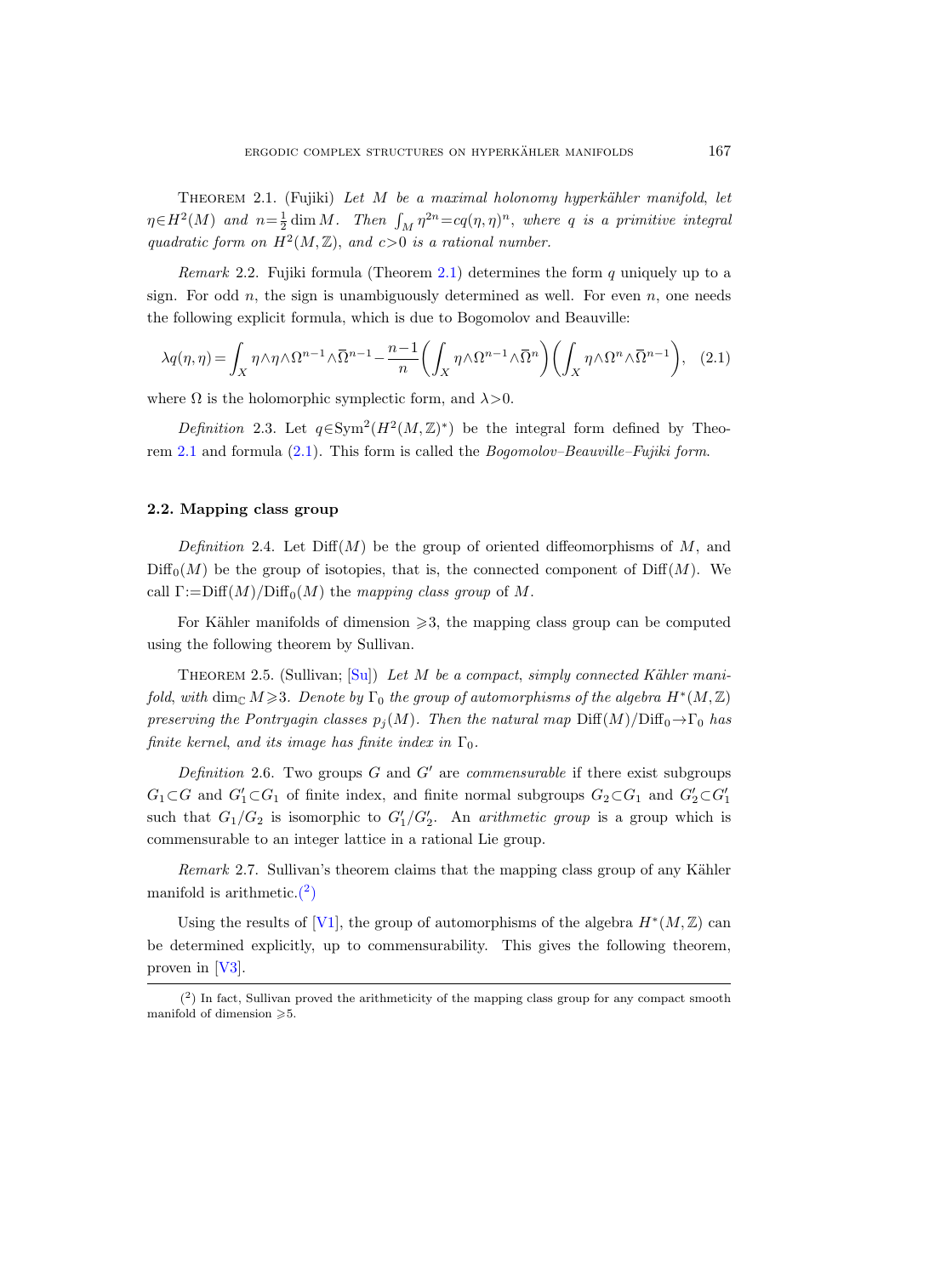<span id="page-7-0"></span>THEOREM 2.8. Let M be a maximal holonomy hyperkähler manifold, and  $\Gamma_0$  be the group of automorphisms of  $H^*(M,\mathbb{Z})$  preserving the Pontryagin classes  $p_j(M)$ . Consider the restriction map  $\Gamma_0 \stackrel{\psi}{\longrightarrow} GL(H^2(M,\mathbb{Z}))$ . Then  $\psi$  has finite kernel, its image lies in the orthogonal group  $O(H^2(M,\mathbb{Z}),q)$ , and  $\psi(\Gamma_0)$  has finite index in that group.

# 2.3. Global Torelli theorem

Remark 2.9. Let M be a hyperkähler manifold (as usual, we assume M to be of maximal holonomy). Recall that in this situation Teich was defined as the set of all complex structures of hyperkähler type on M (Remark [1.11\)](#page-3-2). For any J in the same connected component of Teich,  $(M, J)$  is also a maximal holonomy hyperkähler manifold, because the Hodge numbers are constant in families. Therefore,  $H^{2,0}(M, J)$  is 1-dimensional.

Definition 2.10. Let

$$
\text{Per:} \operatorname{Teich} \longrightarrow \mathbb{P}H^2(M,\mathbb{C})
$$

map J to the line  $H^{2,0}(M,J) \in \mathbb{P}H^2(M,\mathbb{C})$ . The map Per is called the *period map*.

Remark 2.11. The period map Per maps Teich into an open subset of a quadric, defined by

$$
\mathbb{P}\text{er} := \{l \in \mathbb{P}H^2(M, \mathbb{C}) : q(l, l) = 0 \text{ and } q(l, \bar{l}) > 0\}.
$$

It is called the *period space* of  $M$ . Indeed, any holomorphic symplectic form  $l$  satisfies the relations  $q(l, l)=0$  and  $q(l, \bar{l})>0$ , as follows from formula [\(2.1\)](#page-6-0).

<span id="page-7-1"></span>PROPOSITION 2.12. The period space Per is identified with the quotient

$$
\frac{\mathrm{SO}(b_2-3,3)}{\mathrm{SO}(2)\times \mathrm{SO}(b_2-3,1)},
$$

which is a Grassmannian  $\text{Gr}_{++}(H^2(M,\mathbb{R}))$  of positive oriented 2-planes in  $H^2(M,\mathbb{R})$ .

Proof. This statement is well known, but we shall sketch its proof to illustrate the constructions given below.

Step 1. Given  $l \in \mathbb{P}H^2(M,\mathbb{C})$ , the space generated by Im l and Re l is 2-dimensional, because  $q(l, l) = 0$ , and  $q(l, \bar{l}) > 0$  implies that  $l \cap H^2(M, \mathbb{R}) = 0$ .

Step 2. This 2-dimensional plane is positive, because

$$
q(\text{Re } l, \text{Re } l) = q(l+\bar{l}, l+\bar{l}) = 2q(l, \bar{l}) > 0.
$$

Step 3. Conversely, for any 2-dimensional positive plane  $V \in H^2(M, \mathbb{R})$ , the quadric

$$
\{l \in V \otimes_{\mathbb{R}} \mathbb{C} : q(l, l) = 0\}
$$

consists of two lines; a choice of a line is determined by orientation.

 $\Box$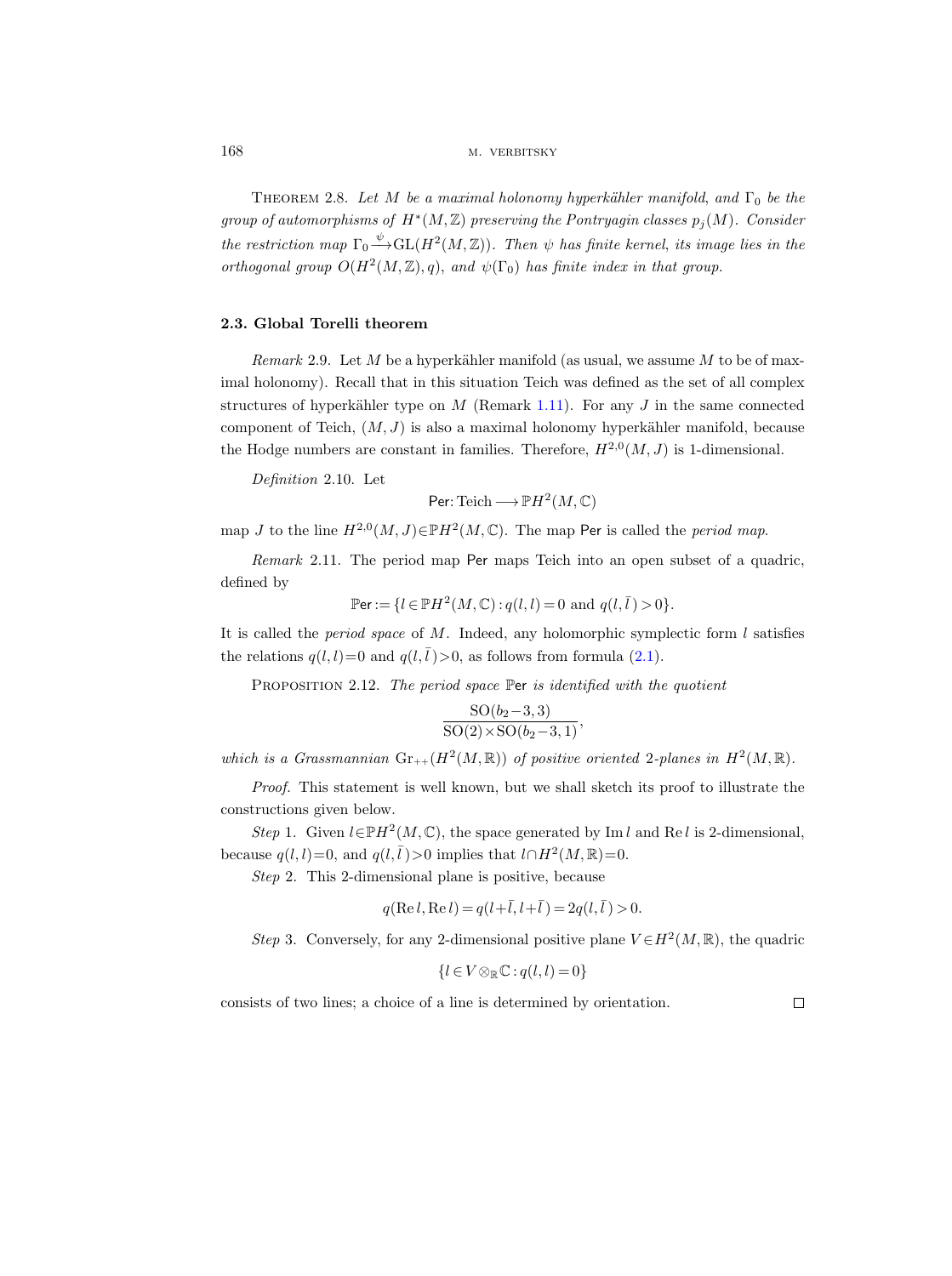Definition 2.13. Let M be a topological space. We say that two points  $x, y \in M$  are non-separable (denoted  $x \sim y$ ) if for any open sets  $V \ni x$  and  $U \ni y$ , one has  $U \cap V \neq \emptyset$ .

<span id="page-8-2"></span>THEOREM 2.14. (Huybrechts; [\[H1\]](#page-20-10), [\[H2\]](#page-20-11)) Two points  $I, I' \in$  Teich are non-separable if there exists a bimeromorphism  $(M, I) \rightarrow (M, I').$ 

Definition 2.15. The space Teich<sub>b</sub>:=Teich $\sim$  is called the birational Teichmüller space of M.

THEOREM 2.16. (Global Torelli theorem; [\[V3\]](#page-21-1)) The period map Per: Teich<sub>h</sub> $\rightarrow$  Per is an isomorphism for each connected component of  $\text{Teich}_b$ .

Definition 2.17. Let M be a hyperkähler manifold, let Teich<sub>b</sub> be its birational Teichmüller space, and let Γ be the mapping class group. The quotient  $Teich_b / \Gamma$  is called the birational moduli space of M. Its points are in bijective correspondence with the complex structures of hyperkähler type on  $M$  up to a bimeromorphic equivalence.

Remark 2.18. The word "space" in this context is misleading. In fact, the quotient topology on Teich<sub>b</sub>  $\Gamma$  is extremely non-Hausdorff, e.g. every two non-empty open sets intersect (Remark [3.12\)](#page-11-0).

The global Torelli theorem can be stated as a result about the birational moduli space.

<span id="page-8-1"></span>THEOREM2.19. ([\[V3,](#page-21-1) Theorem 7.2 and Remark 7.4]) Let  $(M, I)$  be a hyperkähler manifold, and W be a connected component of its birational moduli space. Then W is isomorphic to  $\mathbb{P}er/\Gamma_I$ , where  $\mathbb{P}er=\mathrm{SO}(b_2-3,3)/\mathrm{SO}(2)\times \mathrm{SO}(b_2-3,1)$  and  $\Gamma_I$  is an arithmetic group in  $O(H^2(M,\mathbb{R}), q)$ , called the monodromy group of  $(M, I)$ .

*Remark* 2.20. The monodromy group of  $(M, I)$  can be also described as a subgroup of the group  $O(H^2(M,\mathbb{Z}), q)$  generated by the monodromy transform maps for the GaussManinlocal systems obtained from all deformations of  $(M, I)$  over a complex base ([\[V3,](#page-21-1) Definition 7.1]). This is how this group was originally defined by Markman  $[M1]$ ,  $[M2]$ .

Remark 2.21. Caution: usually the global Torelli theorem is understood as a theorem about Hodge structures. For K3 surfaces, the Hodge structure on  $H^2(M, \mathbb{Z})$  determines the complex structure. For dim<sub>C</sub>  $M > 2$ , this is false.

Remark 2.22. We shall freely identify Per and Teich<sub>h</sub>.

<span id="page-8-0"></span>*Remark* 2.23. By  $[M2,$  Proposition 5.14, the fibers of the natural projection

$$
\mathsf{Per}\text{:} \mathsf{Teich} \longrightarrow \mathsf{Teich}_{b}
$$

can be identified with a set of "Kähler chambers", which are open subsets of the space  $H^{1,1}(M, I)$ . Therefore, each fiber is countable or finite.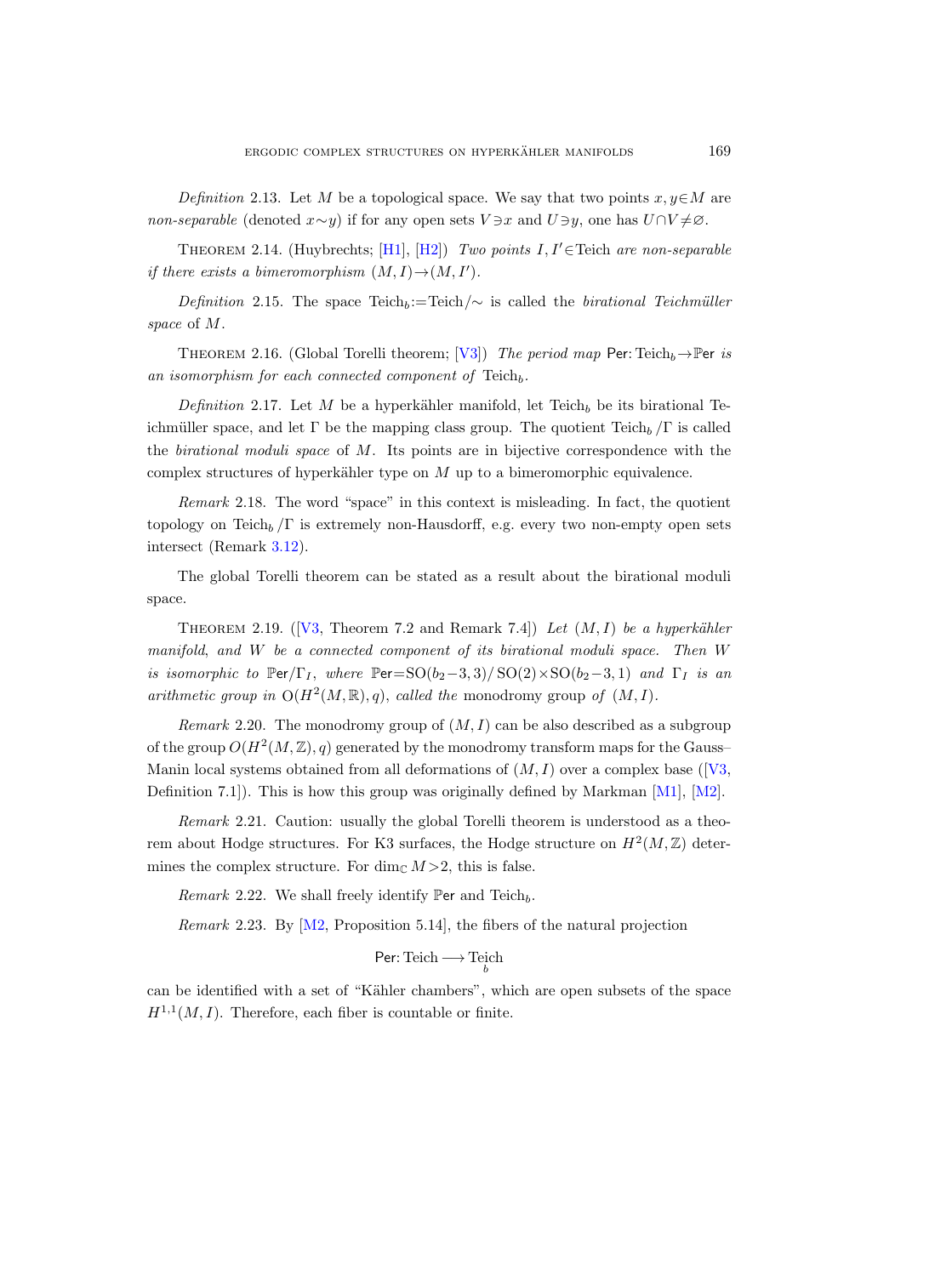<span id="page-9-4"></span>Remark 2.24. By [\[V3,](#page-21-1) Remark 4.28], outside of a countable union of complex divisors on Teich<sub>b</sub>, the map Per: Teich $\rightarrow$ Teich<sub>b</sub> is bijective.

<span id="page-9-5"></span>Remark 2.25. We will be interested in ergodic (that is, measure-theoretic) properties of Teich and Teich<sub>b</sub>. By Remarks [2.24](#page-9-4) and [2.23,](#page-8-0) the map Per is bijective outside of a measure-zero set. Therefore, any ergodicity result proven for Teich remains true for Teich<sub>b</sub>, and vice versa.

### 3. Ergodic complex structures on hyperkähler manifolds and tori

# <span id="page-9-0"></span>3.1. Ergodicity: basic definitions and results

Definition 3.1. Let  $(M, \mu)$  be a space with measure, and G be a group acting on M preserving the sigma-algebra of measurable subsets, and mapping measure-zero sets to measure-zero sets. This action is *ergodic* if all G-invariant measurable subsets  $M'\subset M$ satisfy  $\mu(M')=0$  or  $\mu(M\setminus M')=0$ .

<span id="page-9-2"></span>Remark 3.2. When one defines an ergodic action, it is usually assumed that the action of G preserves the measure. However, this is not necessary. In fact, any manifold is equipped with a sigma-algebra of Lebesgue measurable sets and, moreover, the notion of a measure-zero subset set is independent of the choice of a Lebesgue measure. This means that one can define "ergodic action of a group" on a manifold not specifying the measure.

<span id="page-9-1"></span>CLAIM 3.3. Let M be a manifold,  $\mu$  be a Lebesgue measure, and G be a group acting on  $(M, \mu)$  ergodically. Then the set of points with non-dense orbits has measure zero.

*Proof.* Consider a non-empty open subset  $U \subset M$ . Then  $\mu(U) > 0$ , and so  $M' := G \cdot U$ satisfies  $\mu(M \setminus M') = 0$ . For any orbit G·x not intersecting U,  $x \in M \setminus M'$ . Therefore the set of such points has measure zero.  $\Box$ 

Definition 3.4. Let  $M$  be a complex manifold, Teich be its Techmüller space, and Γ be the mapping group acting on Teich. An ergodic complex structure is a complex structure with dense Γ-orbit.

<span id="page-9-3"></span>Remark 3.5. Let  $(M, I)$  be a manifold with ergodic complex structure, and I' be another complex structure. Then there exists a sequence of diffeomorphisms  $\nu_i$  such that  $\nu_j^*(I)$  converges to I' in the usual (Fréchet) topology on the space of complex structure tensors. This property is clearly equivalent to ergodicity of I.

We shall need the following result about ergodicity of an arithmetic group action on a homogeneous space. This result will be applied to a mapping class group (which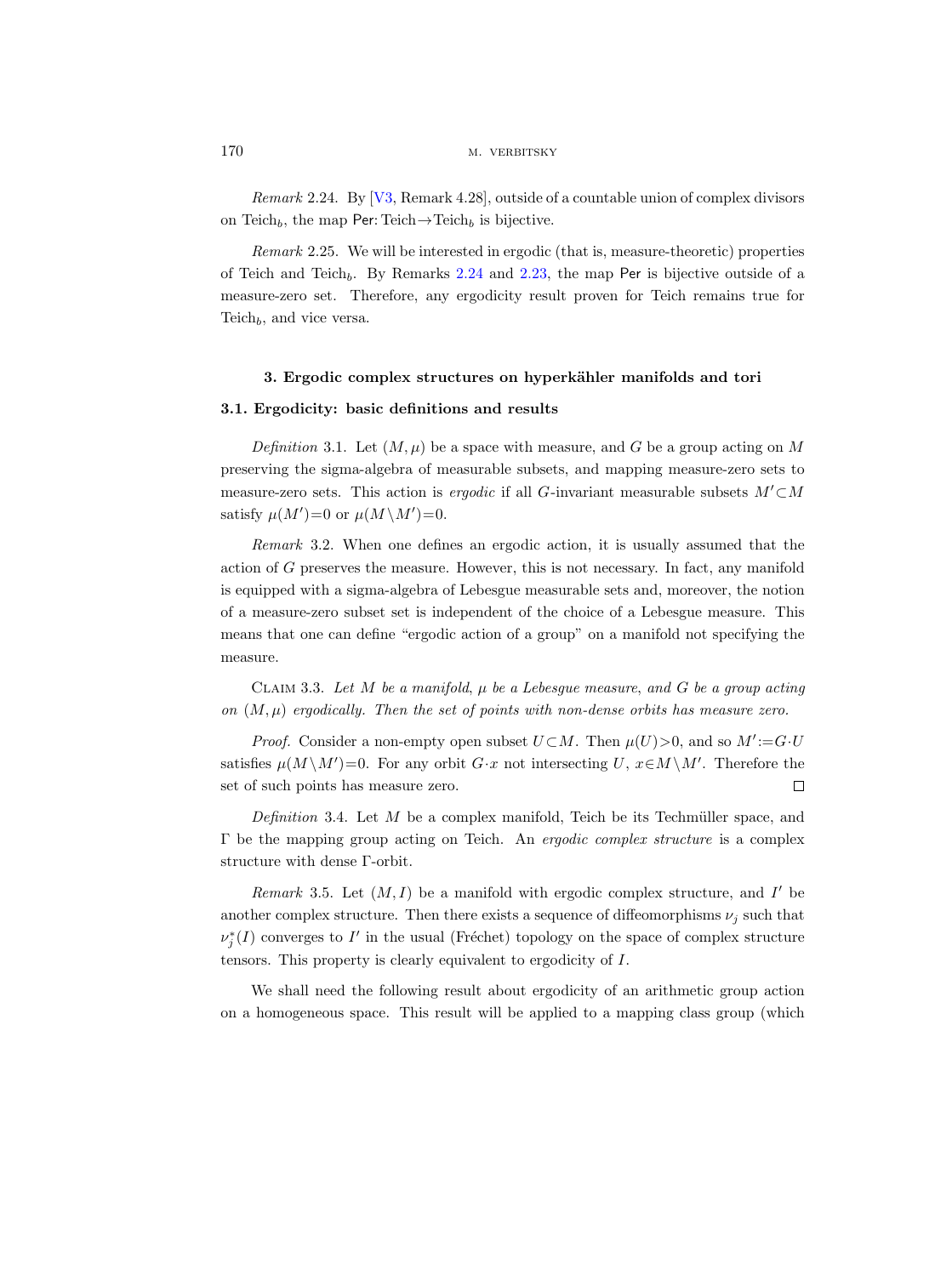is arithmetic by Theorem [2.8\)](#page-7-0) and a period space, which is homogeneous (by Proposition [2.12\)](#page-7-1).

Definition 3.6. Let G be a Lie group, and  $\Gamma \subset G$  be a discrete subgroup. Consider the pushforward of the Haar measure to  $G/\Gamma$ . We say that  $\Gamma$  has *finite covolume* if the Haar measure of  $G/\Gamma$  is finite. In this case  $\Gamma$  is called a *lattice subgroup*.

Remark 3.7. Borel and Harish-Chandra proved that an arithmetic subgroup of a reductive group G over  $\mathbb Q$  is a lattice whenever G has no non-trivial characters over  $\mathbb Q$ (see e.g. [\[VGS\]](#page-21-8)). In particular, all arithmetic subgroups of a semi-simple group defined over Q are lattices.

<span id="page-10-2"></span>THEOREM 3.8. (Moore, [\[Moo,](#page-20-4) Theorem 7]) Let  $\Gamma$  be a lattice subgroup (such as an arithmetic subgroup) in a non-compact simple Lie group G with finite center, and  $H\subset G$ be a non-compact Lie subgroup. Then the left action of  $\Gamma$  on  $G/H$  is ergodic.

# 3.2. Ergodic action on the Teichmüller space for hyperkähler manifolds and tori

<span id="page-10-0"></span>THEOREM 3.9. Let Per be a component of a birational Teichmüller space of a hyperkähler manifold M, with  $b_2(M) > 3$ , and  $\Gamma_I$  be its monodromy group acting on Per. Consider the set  $Z \subseteq \mathbb{P}$ er of all points with non-dense orbits. Then the action of  $\Gamma_I$  on Per is ergodic, and Z has measure zero in Per.

*Proof.* Step 1. Let  $G=\text{SO}(b_2-3,3)$ ,  $H=\text{SO}(2)\times \text{SO}(b_2-3,1)$ , and  $\Gamma\subset G$  be an arithmetic subgroup. Then the Γ-action on  $G/H$  is ergodic, by Moore's theorem.

Step 2. The space Per is identified with  $G/H$  (Proposition [2.12\)](#page-7-1), and the monodromy group is an arithmetic subgroup of G by Theorems [2.8](#page-7-0) and [2.19.](#page-8-1) Then  $\Gamma_I$  acts on Per ergodically, and the set of points with non-dense orbits has measure zero (Claim [3.3\)](#page-9-1).  $\square$ 

<span id="page-10-1"></span>Remark 3.10. As explained in Remark [2.25,](#page-9-5) the space Teich<sub>b</sub>=Per is identified with Teich up to measure-zero subsets. Therefore, the set of non-ergodic complex structures on a hyperkähler manifold has measure zero in Teich.

A similar result is true for a compact torus. Here the Teichmüller space is the space of complex structure operators on  $\mathbb{R}^{2n}$ , identified with the quotient  $SL(2n,\mathbb{R})/SL(n,\mathbb{C})$ , andthe mapping class group is  $SL(2n,\mathbb{Z})$  ([\[Cat\]](#page-20-2)). For  $n\geqslant 2$ , the group  $SL(n,\mathbb{C})$  is noncompact. Thus, Theorem [3.8](#page-10-2) can be applied, and we obtain the following statement.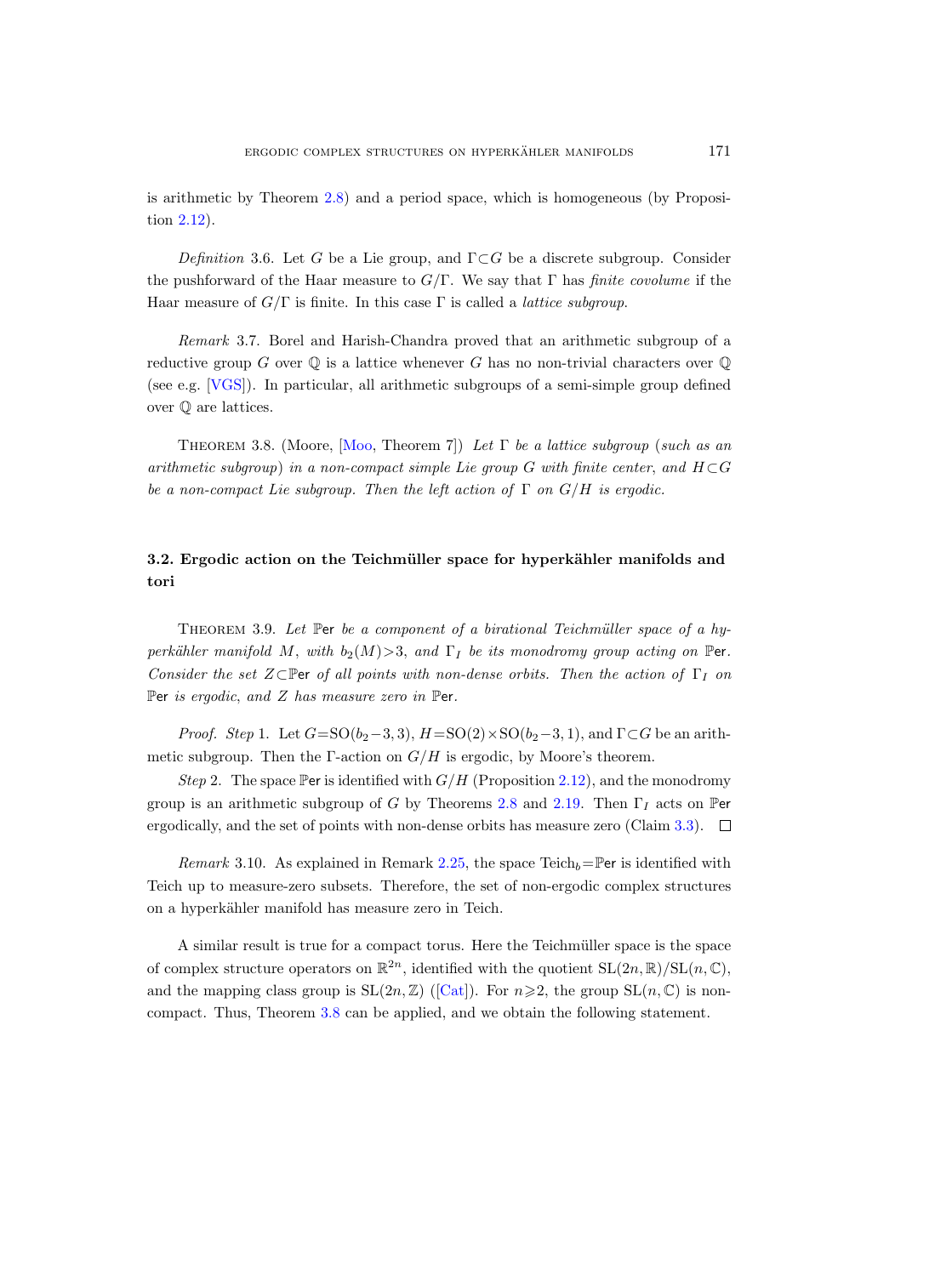### 172 M. VERBITSKY

THEOREM 3.11. Let  $W := SL(2n, \mathbb{R})/SL(n, \mathbb{C}), n \geq 2$ , be the Teichmüller space of an n-dimensional compact torus, equipped with an action of the mapping class group  $\Gamma=\mathrm{SL}(2n,\mathbb{Z})$ . Then the action of  $\Gamma$  on W is ergodic. In particular, the set of nonergodic complex tori has measure zero in the corresponding Teichmüller space.

<span id="page-11-0"></span>Remark 3.12. Existence of erdogic complex structures means that the quotient Teich/Γ (considered with the quotient topology) is extremely non-Hausdorff. Indeed, any two non-empty open sets in Teich contain points in a dense orbit  $\Gamma \cdot I$ , and hence their images in Teich/ $\Gamma$  intersect. We obtain that any two open subsets in the moduli space Teich/Γ intersect.

## 4. Ratner orbit closure theorem and ergodic complex structure

# 4.1. Lie groups generated by unipotent elements

Here we state the basic facts of Ratner theory. We follow [\[KSS\]](#page-20-14) and [\[Mor\]](#page-20-15).

Definition 4.1. Let G be a Lie group, and  $g \in G$  be any element. We say that g is unipotent if  $g=e^h$  for a nilpotent element h in its Lie algebra. A group G is generated by unipotent elements if G is multiplicatively generated by unipotent elements.

<span id="page-11-1"></span>THEOREM 4.2. (Ratner orbit closure theorem) Let  $H \subset G$  be a Lie subroup generated by unipotent elements, and  $\Gamma \subset G$  be a lattice. Then the closure of any H-orbit in  $G/\Gamma$ is the orbit of a closed, connected subgroup  $S \subset G$ , such that  $S \cap \Gamma \subset S$  is a lattice in S.

*Proof.* See [Mor, §1.1.15(2)]. 
$$
\Box
$$

*Remark* 4.3. Theorem [4.2](#page-11-1) is true if  $H=H_0\times H_1$ , where  $H_0$  is generated by unipotent elements, and  $H_1$  is compact. Indeed, for each  $x \in G/\Gamma$ , one has  $\overline{H \cdot x} = H_1 \cdot \overline{H_0 \cdot x}$ . The inclusion  $\overline{H \cdot x} \supset H_1 \cdot \overline{H_0 \cdot x}$  is obvious. The converse inclusion would follow if we prove that  $H_1 \cdot \overline{H_0 \cdot x}$  is closed. However, the orbit of a closed set under a compact Lie group is always closed.

Example 4.4. Let  $V$  be a real vector space with a non-degenerate bilinear symmetric form of signature  $(3, k)$ ,  $k > 0$ . Also let  $G := SO^+(V)$  be a connected component of the isometry group,  $H \subset G$  be a subgroup fixing a given positive 2-dimensional plane,

$$
H \cong \text{SO}^+(1,k) \times \text{SO}(2),
$$

and  $\Gamma \subset G$  be an arithmetic lattice. Consider the quotient  $\mathbb{P}\text{er}:=H\backslash G$ . Then

(i) a point  $J \in \mathbb{P}$ er has closed Γ-orbit if and only if the orbit  $H \cdot J$  in the quotient  $G/\Gamma$  is closed;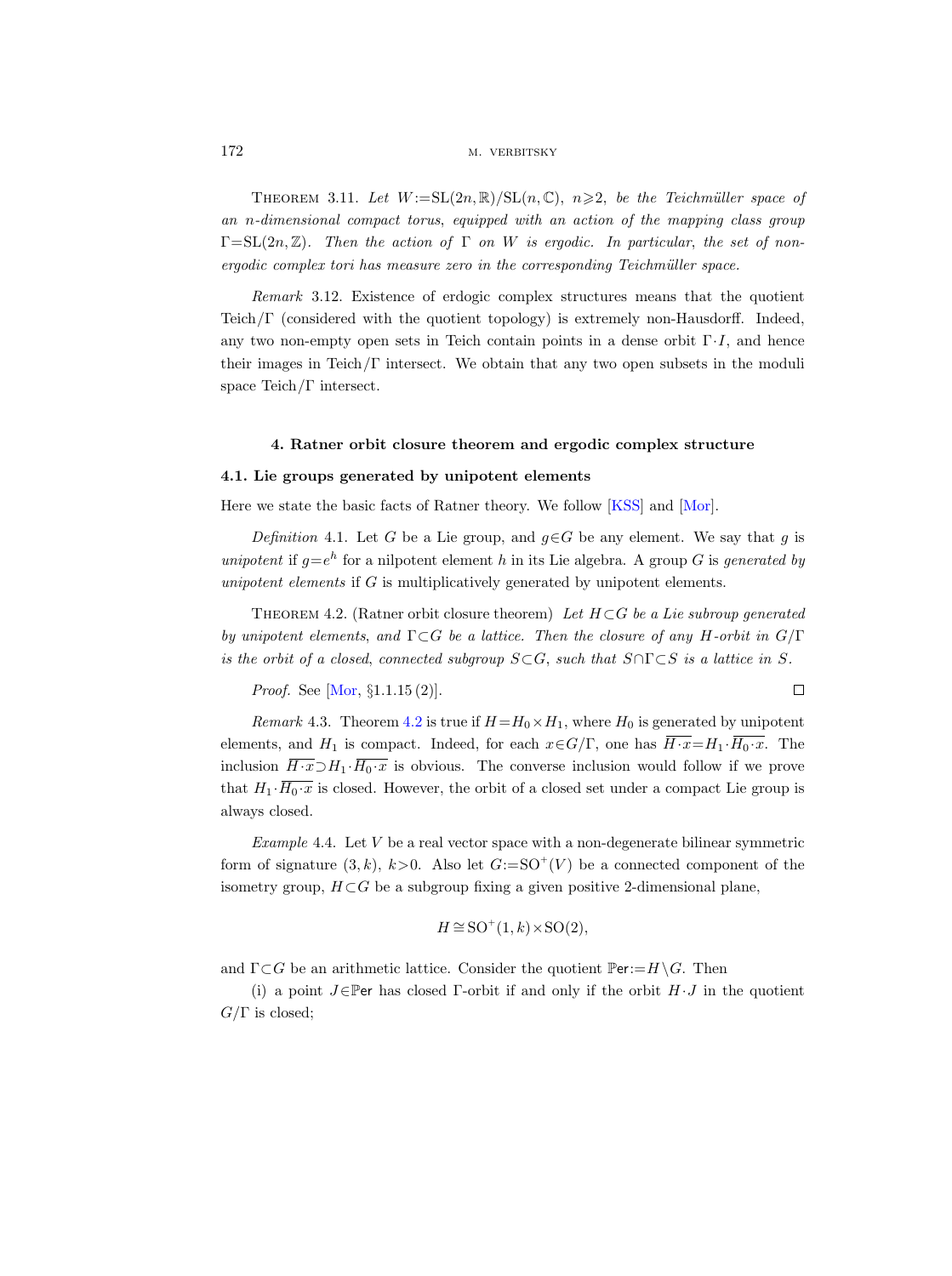(ii) the closure of  $H \cdot J$  in  $G/\Gamma$  is the orbit of a closed connected Lie group  $S \supset H$ :

$$
\overline{H \cdot J} = S \cdot J \subset \mathbb{P}\text{er}.
$$

For arithmetic groups, the Ratner orbit closure theorem can be stated in a more precise way, as follows.

<span id="page-12-1"></span>THEOREM 4.5. Let G be a real algebraic group defined over  $\mathbb Q$  and with no nontrivial characters. Also let  $W \subset G$  be a subgroup generated by unipotent elements, and  $\Gamma \subset G$  be an arithmetic lattice. For a given  $g \in G$ , let H be the smallest real algebraic Q-subgroup of G containing  $g^{-1}Wg$ . Then the closure of Wg in  $G/\Gamma$  is Hg.

Proof. See [\[KSS,](#page-20-14) Proposition 3.3.7] or [\[Sh,](#page-21-9) Proposition 3.2].  $\Box$ 

# 4.2. Ratner theorem for Teichmüller spaces

In §[4.4,](#page-16-0) we prove the following two elementary theorems.

<span id="page-12-0"></span>THEOREM 4.6. Let  $G = SO^+(3, k)$ ,  $k \geq 1$ , and  $H \cong SO^+(1, k) \times SO(2) \subset G$ . Then any closed connected Lie subgroup  $S\subset G$  containing H coincides with G or with H.

Proof. See Theorem [4.15.](#page-16-1)

THEOREM 4.7. Let  $G=\mathrm{SL}(2n,\mathbb{R})$ ,  $n\geqslant 2$ , and  $H\cong \mathrm{SL}(n,\mathbb{C})\subset G$ . Then any closed connected Lie subgroup  $S\subset G$  containing H coincides with G or with H.

Proof. See Theorem [4.17.](#page-16-2)

Now we can apply these theorems to characterize the ergodic and non-ergodic complex structures.

<span id="page-12-2"></span>THEOREM 4.8. Let M be a hyperkähler manifold, Per be its period space, and

$$
I \in \mathbb{P}\text{er} = Gr_{++}(H^2(M, \mathbb{R}))
$$

be a point associated with a positive 2-plane  $V \subset H^2(M, \mathbb{R})$ . Then the  $\Gamma$ -orbit of I is dense in Per unless the plane V is rational, that is, it satisfies  $\dim_{\mathbb{Q}}(V \cap H^2(M, \mathbb{Q})) = 2$ .

*Proof.* Let  $\Gamma \subset G$  be the monodromy group of M, that is, the image of the mapping class group in G, where  $G = SO^+(H^2(M, \mathbb{R}), q)$ .  $\Gamma$  is an arithmetic lattice in G, as shown in Theorem [2.8.](#page-7-0) Since I is non-ergodic, the closure  $\overline{\Gamma \cdot I}$  of  $\Gamma \cdot I$  is strictly smaller than Per. By Ratner's theorem, there exists a subgroup  $S \subsetneq G$  containing H such that  $\overline{\Gamma \cdot I} = S \cdot I$ , and  $S \cap \Gamma$  is a lattice in S. Theorem [4.6](#page-12-0) implies that  $S=H$ . Since  $S \cap \Gamma$  is a lattice, this set is Zariski dense in S. By Theorem [4.5,](#page-12-1)  $S=H$  is a rational subgroup of G. Conversely, if H is rational, its image is closed in  $G/\Gamma$  as follows from Theorem [4.5.](#page-12-1)  $\Box$ 

 $\Box$ 

 $\Box$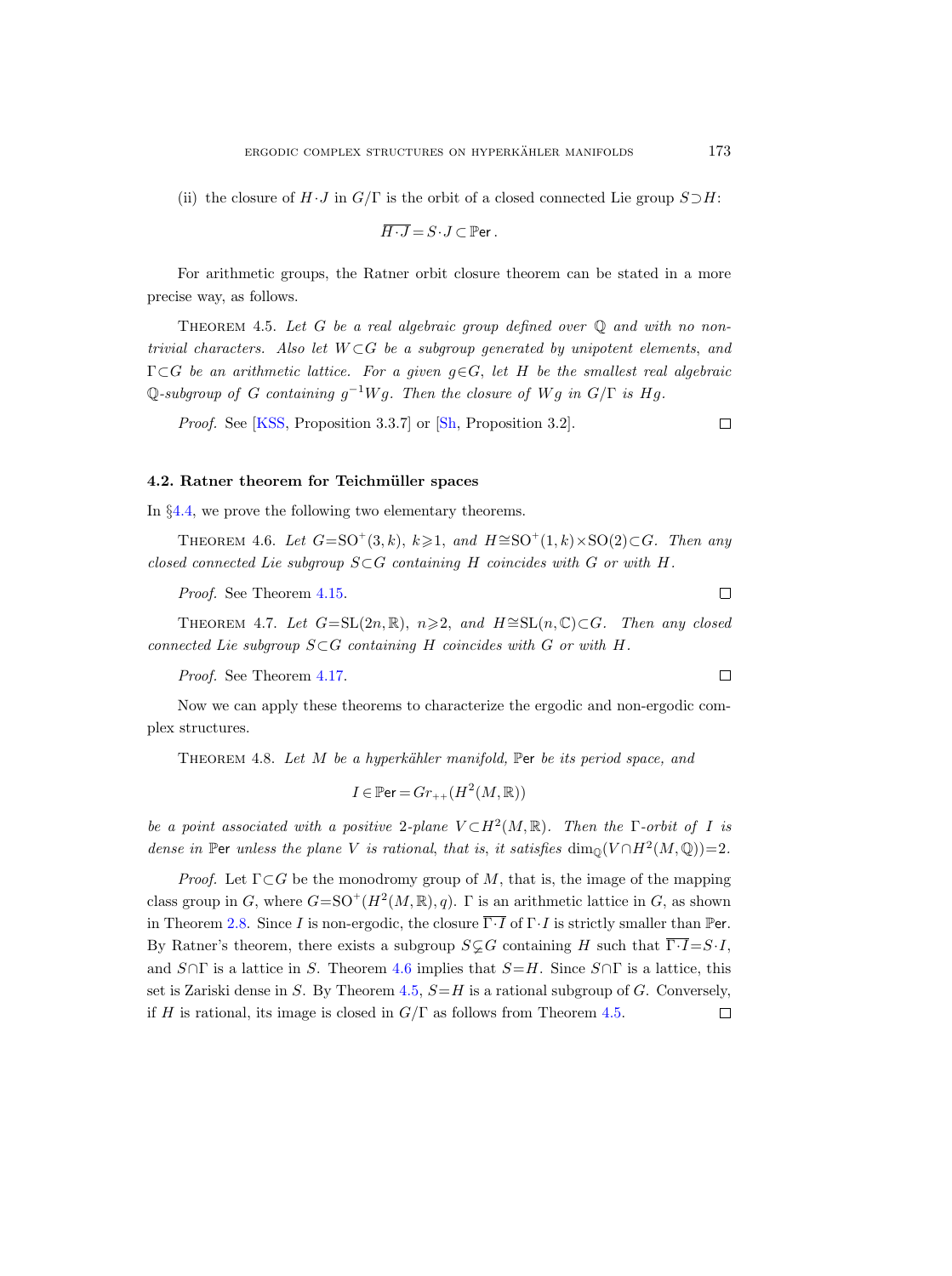174 M. VERBITSKY

<span id="page-13-1"></span>THEOREM 4.9. Let M be a compact complex torus of dimension  $n \geqslant 2$ , Teich be its Teichmüller space, Teich=SL(2n, R)/SL(n, C), and I∈Teich be a point associated with a complex structure,  $I \in \text{End}(\mathbb{R}^{2n})$ . Then we have that the point I is non-ergodic if and only if  $H^{1,1}(M,\mathbb{R}) \subset H^2(M,\mathbb{R})$  is a rational subspace.

*Proof.* Let  $\Gamma = SL(2n, \mathbb{Z})$  be the mapping class group of M. A point I is non-ergodic if its Γ-orbit in Teich=SL $(2n, \mathbb{R})$ /SL $(n, \mathbb{C})$  is not dense. By the Ratner orbit closure theorem,  $\overline{\Gamma \cdot I} = S \cdot I$ , where  $S \supset \text{SL}(n, \mathbb{C})$  is a connected Lie subgroup of  $\text{SL}(2n, \mathbb{R})$ . Since an intermediate subgroup  $SL(2n, \mathbb{R})$   $\supset S \supset SL(n, \mathbb{C})$  is equal to either  $SL(2n, \mathbb{R})$  or  $SL(n, \mathbb{C})$ , the point I is non-ergodic if and only if  $S = SL(n, \mathbb{C})$  and the orbit  $\Gamma \cdot I$  is closed. By Theorem [4.5,](#page-12-1) this happens if and only if the stabilizer  $St(I) \cong SL(n, \mathbb{C})$  of I is a rational subgroup of SL $(2n, \mathbb{R})$ . The centralizer  $Z(St(I))$  is a group  $R_I \cong U(1) = \cos t + \sin t \cdot I$ , and  $Z(Z(\mathsf{St}(I))=\mathsf{St}(I))$ . Hence rationality of  $\mathsf{St}(I)$  is equivalent to rationality of  $R_I$ .

However, the space  $H^2(M)^{R_I}$  of  $R_I$ -invariants is  $H^{1,1}(M)$ , and, conversely,  $R_I$  is a subgroup of  $SL(2n,\mathbb{R})=SL(H^1(M,\mathbb{R}))$  acting trivially on  $H^{1,1}(M)$ . Therefore,  $R_I$  is rational if and only if  $H^{1,1}(M) \subset H^2(M, \mathbb{R})$  is rational.  $\Box$ 

We have just proven density of certain orbits of  $\Gamma$  in the period space, but for geometric applications, one would need density of orbits in the Teichmüller space. This is already true for a torus, because for the torus the period space coincides with the Teichmüller space. For a hyperkähler manifold with rational curves, a similar result can be obtained directly.

<span id="page-13-0"></span>COROLLARY 4.10. Let  $(M, I)$  be a hyperkähler manifold with Picard group of nonmaximal rank. Assume that  $(M, I)$  contains no rational curves. Then I is an ergodic complex structure.

*Proof.* Let Teich<sub>0</sub>⊂Teich be the set of all Hausdorff points in Teich. By Theo-rem [2.14,](#page-8-2) Teich<sub>0</sub> is the set of all complex structures on M admitting no non-trivial birational models. However, any birational map between complex manifolds with trivial canonical bundle must blow down some subvariety, and hence such maps do not exist when one has no rational curves. Therefore,  $I \in Teich_0$ . Now, the period map restricted to Teich<sub>0</sub> is a homeomorphism, and  $\Gamma$ ·Per(I) is dense in Per by Theorem [4.8.](#page-12-2) Therefore,  $\Gamma I$  is dense in an appropriate connected component of Teich<sub>0</sub>, but Teich<sub>0</sub> is dense in Teich by Remark [2.24.](#page-9-4)  $\Box$ 

<span id="page-13-2"></span>Corollary [4.10](#page-13-0) is already sufficient for many applications dealing with hyperbolicity; indeed, to prove that a manifold is non-hyperbolic, it suffices to show that it contains rational curves. However, for many applications a full strength ergodicity result is required.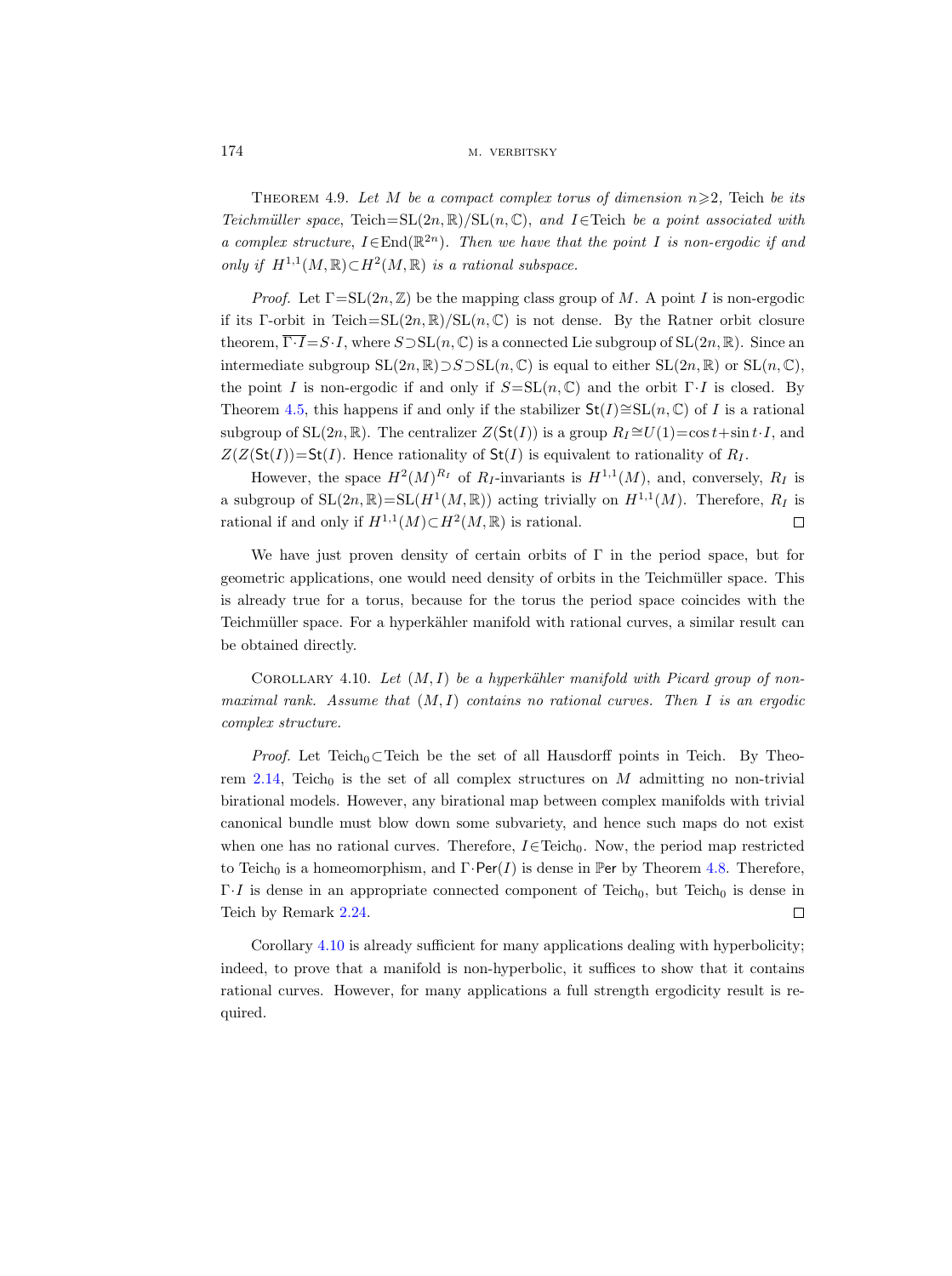THEOREM 4.11. Let  $M$  be a hyperkähler manifold, and  $I$  be a complex structure of non-maximal Picard rank. Then I is ergodic.

Proof. See §[4.3.](#page-14-1)

<span id="page-14-0"></span>COROLLARY 4.12. Let  $M$  be a hyperkähler manifold or a complex torus of complex dimension  $\geq 2$ . Then M is non-ergodic if and only if its Néron–Severi lattice has maximal possible rank. In particular, there are only countably many non-ergodic complex structures.

*Proof.* By definition, the Néron–Severi lattice is a lattice of integer  $(1,1)$ -classes in  $H^2(M)$ . It is easy to see that it has maximal possible rank if and only if Per(I) is rational (for hyperkähler manifolds). For complex tori, the argument is given in the proof of Theorem [4.9.](#page-13-1) The countability of the set of such complex structures is also well known and easy to check.  $\Box$ 

### <span id="page-14-1"></span>4.3. Density of non-Hausdorff orbits

Fix a connected component of a Teichmüller space of hyperkähler manifold. Abusing the notation, we denote it by Teich, and denote the subgroup of the mapping class group fixing Teich by Γ.

Let [I] $\in$  Per be a point in the period space of M. The Hodge decomposition of  $H^2(M)$ is determined by the periods, and we denote the corresponding  $(1,1)$ -space by  $H^{1,1}([I])$ . The positive cone  $Pos([I])$  is the set of all real  $(1,1)$ -classes  $v \in H^{1,1}([I])$  satisfying  $q(v, v)$ 0. A subset  $K \subset Pos([I])$  is called a Kähler chamber if it is a Kähler cone for some I∈Teich satisfying Per(I)=[I]. We have already used the following result, which is due to Markman.

<span id="page-14-2"></span>PROPOSITION 4.13. Different Kähler chambers of  $[I]$  do not intersect, and  $Pos([I])$ is the closure of their union. Moreover, there is a bijective correspondence between points of  $Per^{-1}([I])$  in one Teichmüller component and the set of Kähler chambers of [I].

Proof. See [\[M2,](#page-20-13) Proposition 5.14].

 $\Box$ 

Consider the set Hyp of pairs I∈Teich and  $\omega \in \text{Kah}(M, I)$ , where Kah $(M, I)$  denotes the Kähler cone. One should think of Hyp as of the Teichmüller space of all hyperkähler metrics on a holomorphically symplectic manifold. Let F be the set of all pairs  $[I] \in \mathbb{P}$ er and  $\omega \in \text{Pos}([I])$ . Consider the period map  $\text{Per}_h: \text{Hyp} \to F$  mapping  $(I, \omega)$  to  $(\text{Per}(I), \omega)$ . By Proposition [4.13,](#page-14-2) Per<sub>h</sub> is injective with dense image.

To prove that  $\Gamma \cdot I$  is dense in Teich is the same as to show that

$$
\Gamma\cdot(I,\text{Kah}(M,I))
$$

 $\Box$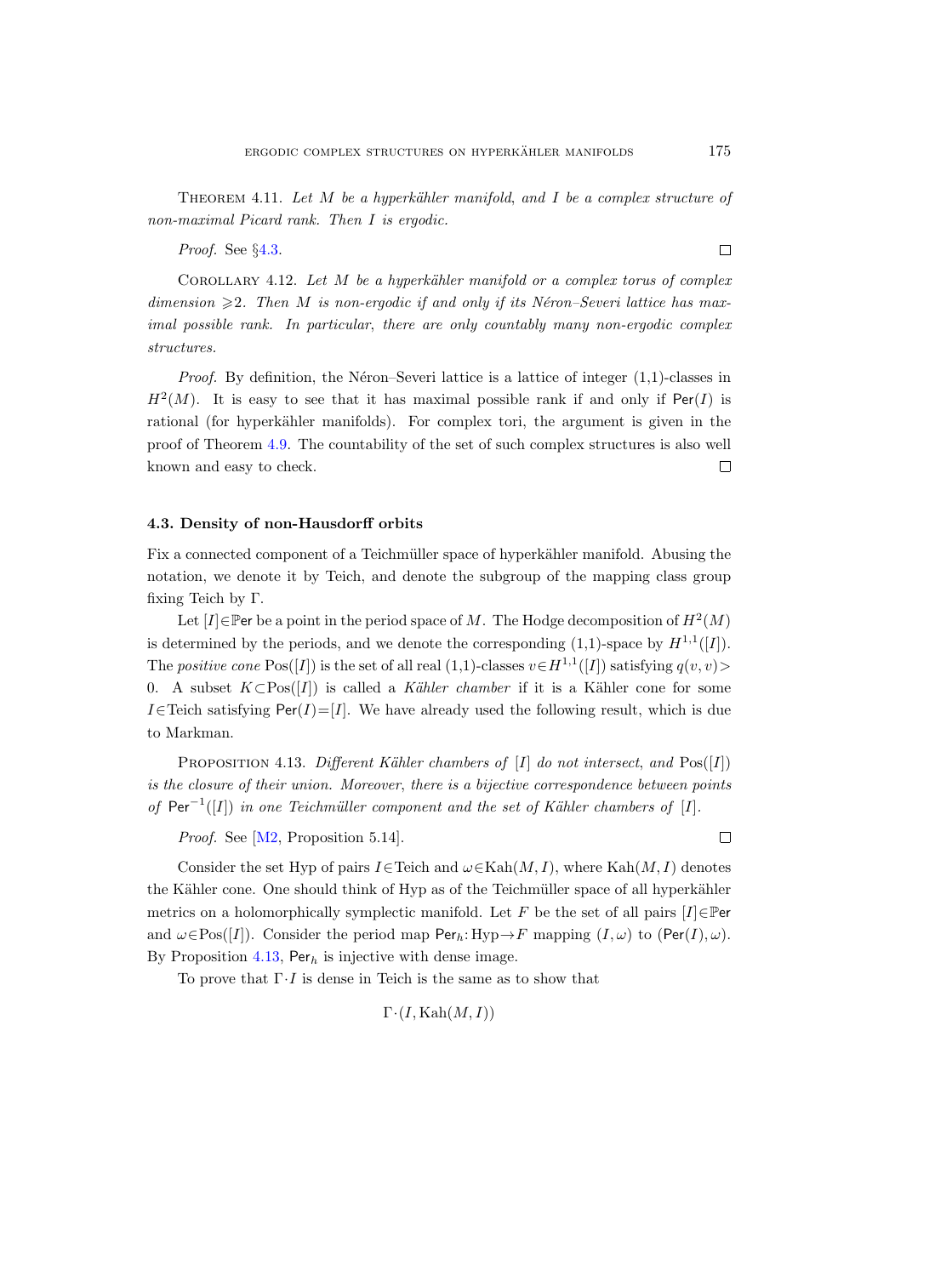is dense in Hyp $\subset F$  (Proposition [4.13\)](#page-14-2). We consider F as a homogeneous space of an appropriate Lie group. To show that  $\Gamma(I, \text{Kah}(M, I))$  is dense in F, we show that  $\text{Kah}(M, I)$  contains an orbit of its Lie subgroup and apply Ratner's theorem to this homogeneous space.

Our arguments are based on the following lemma.

<span id="page-15-0"></span>LEMMA 4.14. Let  $(M, I)$  be a hyperkähler manifold,  $\omega \in \text{Kah}(M, I)$  be a Kähler class,  $H_I^{1,1}(M,\mathbb{Q})$  be the space of rational  $(1,1)$ -classes, and  $l \in H_I^{1,1}(M,\mathbb{Q})^{\perp}$  be a  $(1,1)$ -class orthogonal to  $H_I^{1,1}(M,\mathbb{Q})$ . Then  $V \cap \text{Pos}(M,I) \subset \text{Kah}(M,I)$ , where  $V = \langle \omega, l \rangle$  is a 2dimensional space generated by l and  $\omega$ .

*Proof.* As follows from [\[H3\]](#page-20-16) and [\[Bou\]](#page-19-5) (see [\[AmV,](#page-19-6) Theorem 1.19] for a precise statement),  $\text{Kah}(M, I)$  is a subset of the positive cone given by a set of linear inequalities

Kah $(M, I) = \{ \omega \in Pos(M, I) : q(\omega, l_i) > 0 \},\$ 

where  $l_j$  is a countable set of rational (1, 1)-classes. This means that for any  $\omega \in \text{Kah}(M, I)$ and any  $l \in H_I^{1,1}(M,\mathbb{Q})^{\perp}$ , the sum  $l+\omega$  also belongs to  $\text{Kah}(M,I)$ , as long as it has a positive square.  $\Box$ 

Proof of Theorem [4.11](#page-13-2). As we have already observed, to prove Theorem 4.11 it would suffice to show that  $\Gamma \cdot (I, \text{Kah}(M, I))$  is dense in F. Consider the set  $F_1$  of all  $([I], \eta) \in F$  such that  $q(\eta, \eta) = 1$ . Clearly,

$$
F_1 = \frac{\text{SO}(3, b_2 - 3)}{\text{SO}(2) \times \text{SO}(b_2 - 3)}.
$$

Indeed,  $F_1$  is identified with the set of pairs

$$
\{(W,\omega): W \in \text{Gr}_{++}(H^2(M,\mathbb{R})), \ \omega \in W^{\perp} \text{ and } q(\omega,\omega) > 0\}.
$$

By Lemma [4.14,](#page-15-0) for any  $\omega \in \text{Kah}(M, I)$  and any  $l \in H_I^{1,1}(M, \mathbb{Q})^{\perp}$ , the whole set  $Pos(M, I) \cap \langle \omega, l \rangle$  belongs to Kah $(M, I)$ . Choose l in such a way that  $q(l, l) < 0$ ; since  $Pic(M)$  is not of maximal rank, this is always possible. Consider the group  $H_0$  of oriented isometries of  $V := \langle \omega, l \rangle$ ; we extend its action to  $H^2(M, \mathbb{R})$  by requiring  $H_0$  to act trivially on  $V^{\perp}$ . By Lemma [4.14,](#page-15-0)  $H_0$  preserves Kah $(M, I)$ . To prove density of Γ·(I, Kah(M, I)) in F<sub>1</sub>, it would suffice to show that a Γ-orbit of the set  $(I, H_0 \cdot \omega)$  is dense in  $F_1$ . This is the same as to show that a  $\Gamma$ -orbit of an appropriate point in

$$
\frac{\text{SO}(3, b_2-3)}{H_0 \cdot (\text{SO}(2) \times \text{SO}(b_2-3))} = \frac{\text{SO}(3, b_2-3)}{\text{SO}(2) \times \text{SO}(1, b_2-3)}
$$

is dense.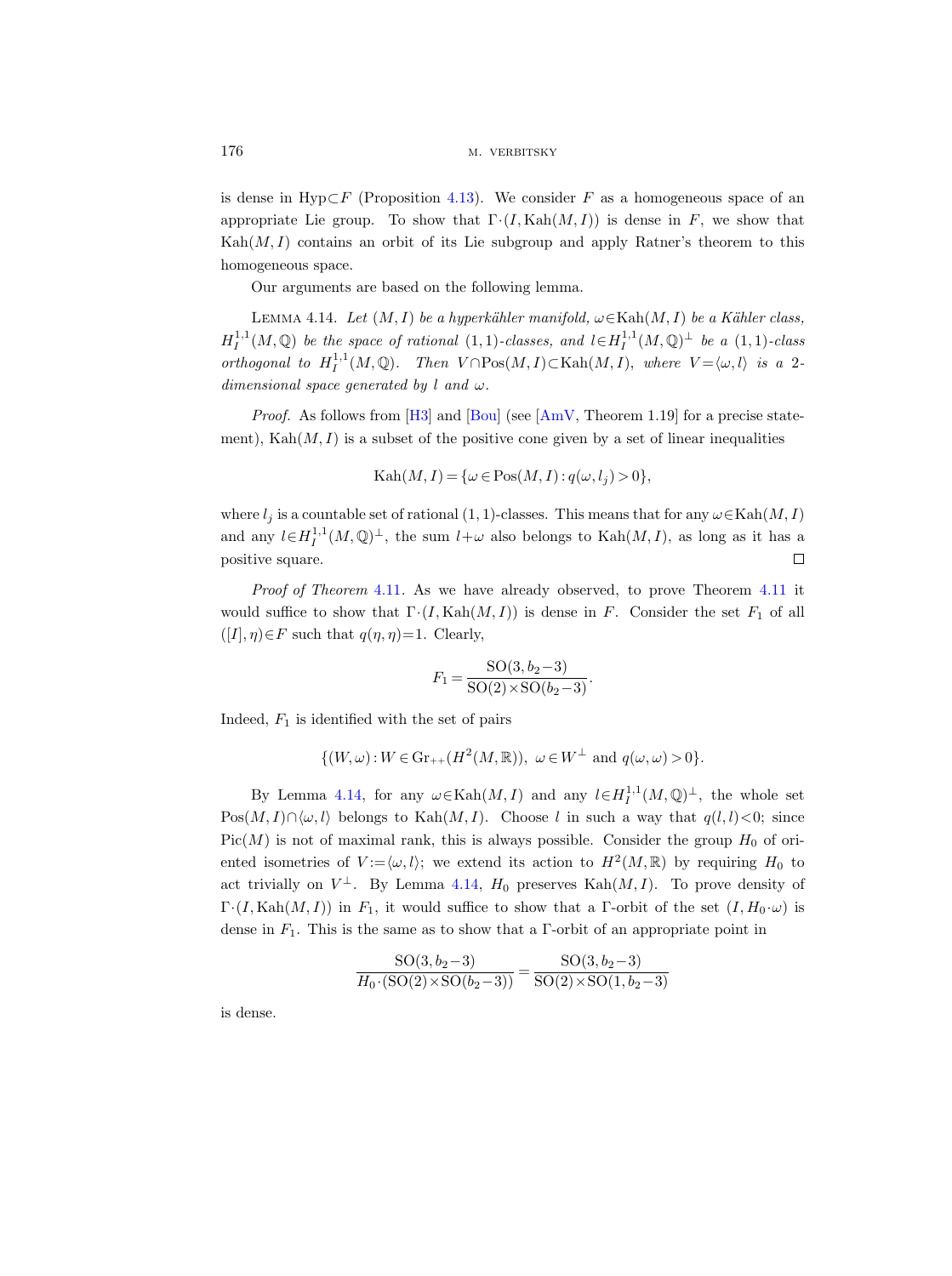We have arrived at the situation described in Theorems [4.6](#page-12-0) and [4.8.](#page-12-2) Here it was shown that any orbit of  $\Gamma$  is either closed or dense. For this orbit to be closed, the stabilizer of a pair

$$
[I] \in \text{Gr}_{++}(H^2(M, \mathbb{R}))
$$
 and  $V = \langle \omega, l \rangle$ 

has to be rational; since [I] is irrational, this is impossible. This proves Theorem [4.11.](#page-13-2)  $\square$ 

# <span id="page-16-0"></span>4.4. Maximal subgroups of Lie groups

<span id="page-16-1"></span>THEOREM 4.15. Let  $(V, q)$  be a real vector space equipped with a non-degenerate quadratic form. Let  $G = SO^+(V)$  be the connected component of the group of isometries of V and  $W\subset V$  be a subspace with  $q|_W$  non-degenerate. Consider the subgroup  $H\subset G$ consisting of all isometries preserving  $W \subset V$ . Then any closed connected Lie subgroup  $S \subsetneq G$  containing H coincides with H.

*Proof.* Let  $\mathfrak{h}$ ,  $\mathfrak{g}$  and  $\mathfrak{s}$  be the Lie algebras of H, G and S, respectively. Then  $\mathfrak{h}$ =  $\mathfrak{so}(W)\oplus\mathfrak{so}(W^{\perp}).$  The quotient  $\mathfrak{g}/\mathfrak{h}$  is identified with  $\text{Hom}(W,W^{\perp})$ , and hence it is an irreducible representation of h. Since  $s/\mathfrak{h}$  is a proper h-subrepresentation of  $g/\mathfrak{h}$ , it is  $\Box$ equal to 0.

Remark 4.16. The proof of Theorem [4.15](#page-16-1) is intuitively very clear: any isometry fixing  $W$  is contained in  $H$ ; if we add an isometry which moves  $W$ , the resulting group should contain all isometries. A similar argument works for the pair  $SL(n, \mathbb{C}) \subset SL(2n, \mathbb{R})$ , if we think of  $SL(n, \mathbb{C})$  as of a group fixing a subspace of  $(1, 0)$ -vectors in the complexification of  $\mathbb{C}^n$ .

<span id="page-16-2"></span>THEOREM 4.17. Let W be a complex vector space,  $G=\mathrm{SL}(W,\mathbb{R})$  be the group of its real volume-preserving automorphisms, and  $H \cong SL(W, \mathbb{C}) \subset G$  be the group of complex volume-preserving automorphisms of W. Then any closed connected Lie subgroup  $S\mathcal{L}G$ containing H coincides with H.

*Proof.* Let  $\mathfrak{h}_{\mathbb{C}}$ ,  $\mathfrak{g}_{\mathbb{C}}$  and  $\mathfrak{s}_{\mathbb{C}}$  be the complexified Lie algebras of H, G and S, respectively. Consider the space  $W_{\mathbb{C}} := W \otimes_{\mathbb{R}} \mathbb{C}$ , and let  $W_{\mathbb{C}} := W^{1,0} \oplus W^{0,1}$  be its Hodge decomposition. Then

$$
\mathfrak{h}_{\mathbb{C}} = \mathfrak{sl}(W^{1,0}) \oplus \mathfrak{sl}(W^{0,1})
$$

and

$$
\mathfrak{g}_{\mathbb{C}}/\mathfrak{h}_{\mathbb{C}} = \text{Hom}(W^{1,0}, W^{0,1}) \oplus \text{Hom}(W^{0,1}, W^{1,0}).
$$

Both the components  $Hom(W^{1,0}, W^{0,1})$  and  $Hom(W^{0,1}, W^{1,0})$  are irreducible representations of  $\mathfrak{h}_{\mathbb{C}}$ . Since  $\mathfrak{s}_{\mathbb{C}}/\mathfrak{h}_{\mathbb{C}}$  is a proper  $\mathfrak{h}_{\mathbb{C}}$ -subrepresentation of  $\mathfrak{g}_{\mathbb{C}}/\mathfrak{h}_{\mathbb{C}}$ , it is equal to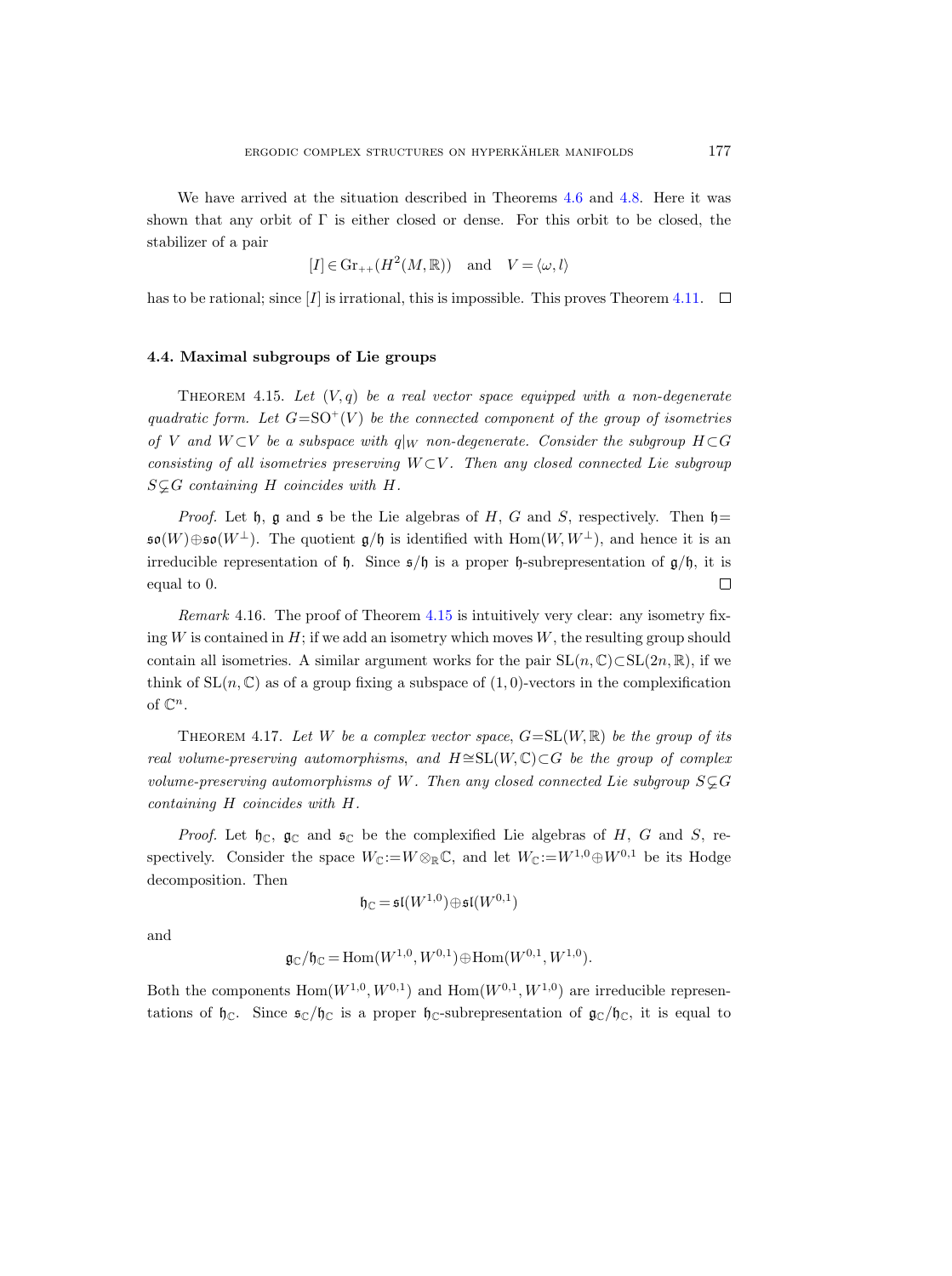$\text{Hom}(W^{1,0}, W^{0,1})$  or  $\text{Hom}(W^{0,1}, W^{1,0})$  or 0. However, s is real, and hence  $\mathfrak{s}_{\mathbb{C}}/\mathfrak{h}_{\mathbb{C}}$  is fixed by the anticomplex involution exchanging  $W^{1,0}$  and  $W^{0,1}$ . Therefore, the components  $Hom(W^{1,0}, W^{0,1})$  and  $Hom(W^{0,1}, W^{1,0})$  can only be contained in  $\mathfrak{s}_{\mathbb{C}}/\mathfrak{h}_{\mathbb{C}}$  together. Since  $\mathfrak{s}_{\mathbb{C}}\subset\mathfrak{g}_{\mathbb{C}}$  is a proper subalgebra,  $\mathfrak{s}_{\mathbb{C}}/\mathfrak{h}_{\mathbb{C}}$  must be empty.  $\Box$ 

# 5. Twistor spaces and Kobayashi pseudometric

# <span id="page-17-0"></span>5.1. Kobayashi pseudometric and Brody lemma

This subsection is a brief introduction to the subject. For more details, please see [\[L\]](#page-20-17), [\[Vo\]](#page-21-4) and [\[D\]](#page-20-18).

Definition 5.1. Let M be a complex manifold,  $x, y \in M$  be points, and  $d_P$  be the Poincaré metric on the unit disk  $\Delta \subset \mathbb{C}$ . Define

$$
\tilde{d}(x, y) := \sup_{f: \Delta \to M} d_P(f^{-1}(x), f^{-1}(y)),
$$

where the supremum is taken over all holomorphic maps  $f: \Delta \to M$  from the disk  $\Delta$  to M such that  $f(\Delta) \supset \{x, y\}$ . The maximal pseudometric d satisfying  $d(x, y) \leq d(x, y)$  is called the Kobayashi pseudometric. The manifold M is called Kobayashi hyperbolic if the Kobayashi pseudometric is non-degenerate([\[Ko\]](#page-20-5)).

For a compact manifold, hyperbolocity can be interpreted as non-existence of entire curves.

Definition 5.2. An entire curve in a complex manifold  $M$  is the image of a nonconstant holomorphic map  $\mathbb{C} \rightarrow M$ .

The following two theorems are fundamental in hyperbolic geometry; for details and the proofs, see again  $[L]$ ,  $[V_0]$  and  $[D]$ . They follow from a remarkable result on convergence of disks and entire curves on complex manifolds, called Brody's lemma [\[Br\]](#page-19-7).

THEOREM 5.3. Let  $M$  be a compact complex manifold. Then  $M$  contains an entire curve if and only if it is not Kobayashi hyperbolic.

<span id="page-17-1"></span>THEOREM 5.4. Let  $I_j$  be a sequence of non-hyperbolic complex structures on a compact manifold  $M$ , and  $I$  be its limit. Then  $(M, I)$  is also non-hyperbolic.

The main result of this section is the following theorem.

<span id="page-17-2"></span>THEOREM 5.5. Any compact hyperkähler manifold M satisfying  $b_2(M) > 3$  is nonhyperbolic.

Proof. See §[5.2.](#page-18-3)

 $\Box$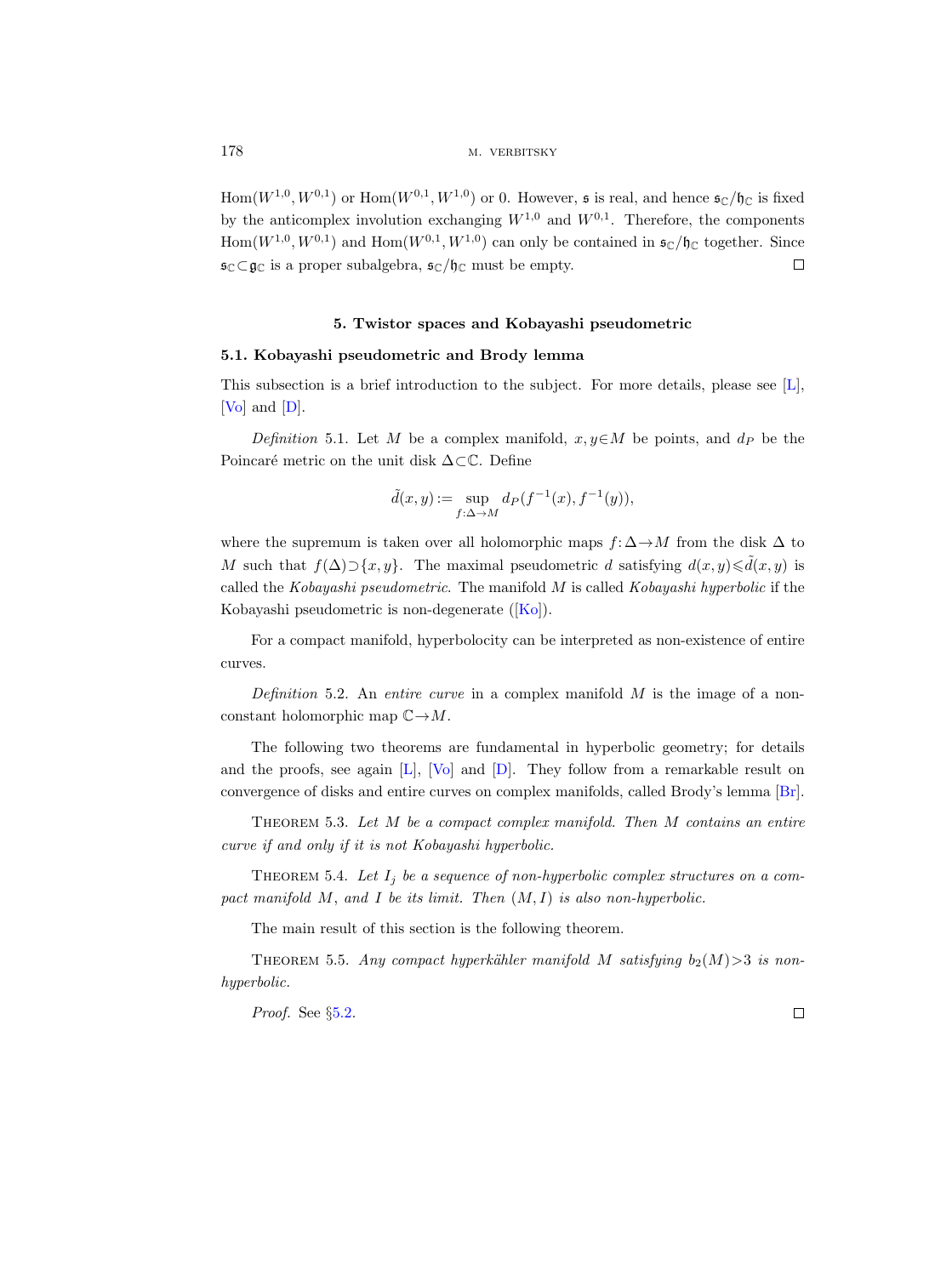Remark 5.6. For all known examples of hyperkähler manifolds, this theorem is already known, due to Kamenova and Verbitsky [\[KamV\]](#page-20-0).

Remark 5.7. To prove Theorem [5.5,](#page-17-2) it would suffice to show that there exists an ergodic complex structure  $I$  which is non-hyperbolic. Indeed, in this case the orbit of I is dense. This implies that any complex structure can be obtained as a limit of nonhyperbolic ones (see Remark [3.5\)](#page-9-3).

# <span id="page-18-3"></span>5.2. Twistor spaces and Campana's theorem

Definition 5.8. Let  $I, J, K, g$  be a hyperkähler structure on a manifold M. Induced complex structures on M are complex structures of the form

$$
S^2 \cong \{ L := aI + bJ + cK : a^2 + b^2 + c^2 = 1 \}.
$$

<span id="page-18-0"></span>Definition 5.9. A twistor space  $Tw(M)$  of a hyperkähler manifold is a complex manifold obtained by gluing induced complex structures into a holomorphic family over  $\mathbb{C}P^1$ . More formally:

Let  $Tw(M) := M \times S^2$ . Consider the complex structure  $I_m: T_mM \to T_mM$  on M induced by  $J \in S^2 \subset \mathbb{H}$ . Let  $I_J$  denote the complex structure on  $S^2 = \mathbb{C}P^1$ . The operator  $I_{\text{Tw}} = I_m \oplus I_J$ :  $T_x \text{Tw}(M) \rightarrow T_x \text{Tw}(M)$  satisfies  $I_{\text{Tw}}^2 = -\text{Id}$ . It defines an almost complex structure on  $Tw(M)$ . This almost complex structure is known to be integrable  $([O]$  $([O]$  and  $[Sa]$ ; see  $[Ka]$  for a modern proof).

Rational curves on twistor spaces were studied by Campana in a series of papers ([\[Cam1\]](#page-20-21) and [\[Cam2\]](#page-20-22)); among the results of this study, Campana proved the following theorem.

<span id="page-18-1"></span>THEOREM5.10. ([\[Cam3\]](#page-20-6)) Let M be a hyperkähler manifold, equipped with a hyperkähler structure, and  $Tw(M) \xrightarrow{\pi} \mathbb{C}P^1$  be its twistor space. Then there exists an entire curve in some fiber of  $\pi$ .

<span id="page-18-2"></span>CLAIM 5.11. Let M be a hyperkähler manifold,  $b_2(M) \geq 4$ . Then there exists a twistor family on M which has only ergodic fibers.

Proof. By Corollary [4.12,](#page-14-0) there are only countably many complex structures which are not ergodic. The space  $\mathcal T$  of all twistor families is identified with the set of hyperkähler metrics up to a constant multiplier. Therefore, it has real dimension  $\frac{1}{6}b_2(b_2-1)(b_2-2)$ , as follows from Bogomolov's local Torelli theorem and the Calabi–Yau theorem (Theorem [1.7\)](#page-2-1). The space of twistor families passing through a given complex structure is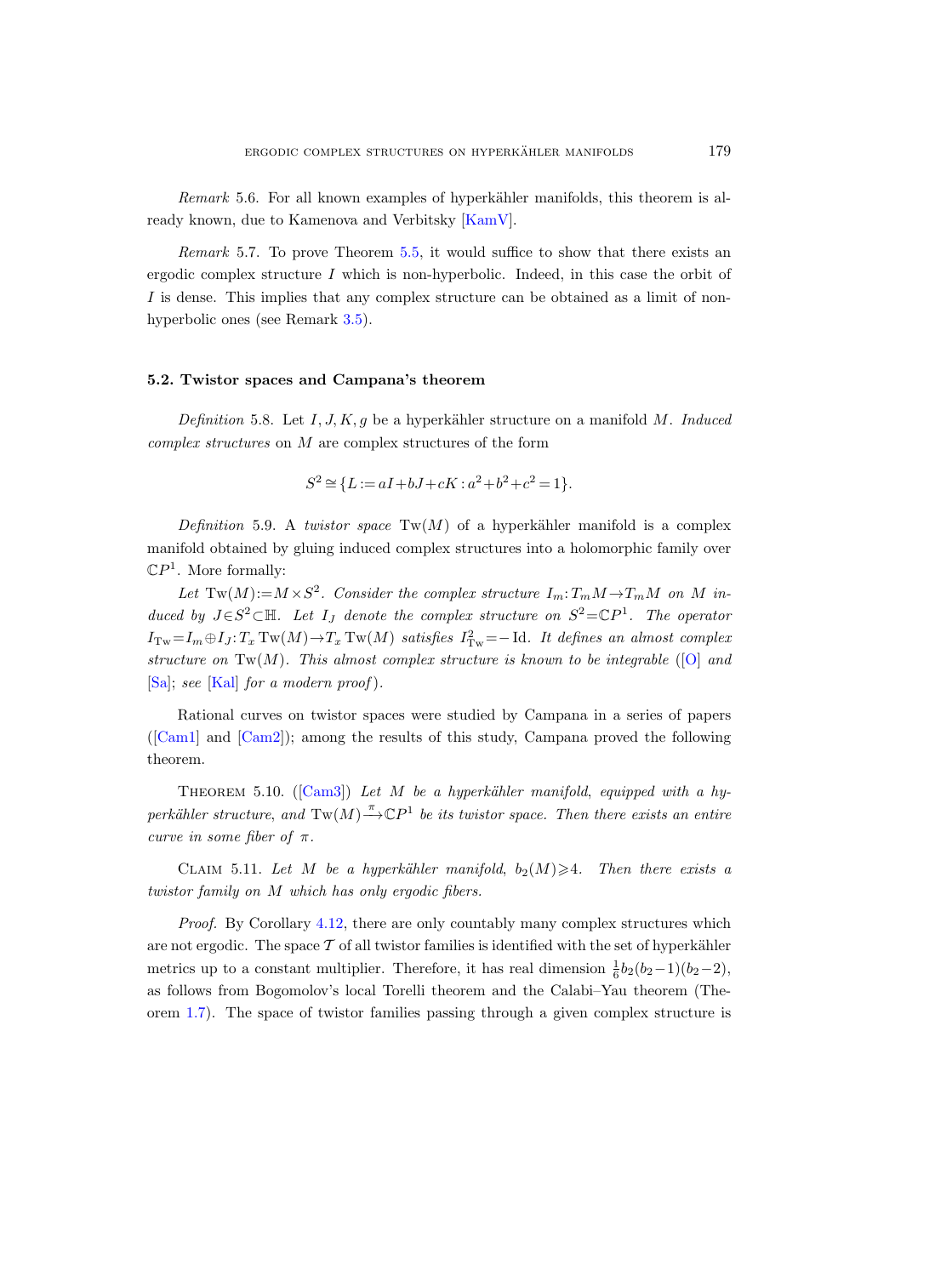parameterized by the projectivization of a Kähler cone, and hence its real dimension is  $b_2-3$ . There is a countable number of non-ergodic complex structures. Thus the set  $\mathcal{T}_0$  of twistor families passing through non-ergodic complex structures is a union of countably many (b<sub>2</sub>−3)-dimensional families. For  $b_2>3$ , one has dim<sub>R</sub>  $T > b_2-3$ , and hence  $T_0$  has measure zero in  $T$ . □

Non-hyperbolicity of a hyperkähler manifold follows immediately from this claim. Indeed, let  $\pi: \mathcal{S} \to \mathbb{C}P^1$  be a twistor family with all fibers ergodic. Theorem [5.10](#page-18-1) implies that at least one fiber of  $\pi$  is non-hyperbolic. Denote this fiber by M. Since M is ergodic, there is a dense family of manifolds biholomorphic to  $M$  in the Teichmüller space Teich. Since non-hyperbolic complex structures are closed in Teich (Theorem [5.4\)](#page-17-1), this implies that all points in Teich correspond to non-hyperbolic complex structures.

Acknowledgements. I am grateful to Frederic Campana, Ljudmila Kamenova, Eyal Markman, Ossip Shvartsman and Sasha Anan'in for interesting discussions of the subject. Dima Panov was the first to point out the pathological behavior of the mapping group action on the Teichmüller space. This paper would not have appeared without Dmitry Kleinbock, who has explained to me how to apply the ergodic theory to the subject, and who gave an ample reference to Moore's and Ratner's theorems. I am grateful to Konstantin Tolmachev for interesting talks on ergodic theory and its applications. Many thanks to Eyal Markman for finding a gap in one of the last versions of this paper (fixed in §[4.3\)](#page-14-1).

### References

- <span id="page-19-6"></span>[AmV] AMERIK, E. & VERBITSKY, M., Rational curves on hyperkähler manifolds. To appear in Int. Math. Res. Not.
- <span id="page-19-0"></span>[AnV] ANAN'IN, S. & VERBITSKY, M., Any component of moduli of polarized hyperkähler manifolds is dense in its deformation space. J. Math. Pures Appl., 101 (2014), 188–197.
- <span id="page-19-2"></span>[Bea] BEAUVILLE, A., Variétés Kähleriennes dont la première classe de Chern est nulle. J. Differential Geom., 18 (1983), 755–782.
- <span id="page-19-1"></span>[Bes] Besse, A. L., Einstein Manifolds. Ergebnisse der Mathematik und ihrer Grenzgebiete, 10. Springer, Berlin–Heidelberg, 1987.
- <span id="page-19-3"></span>[Bog1] BOGOMOLOV, F. A., On the decomposition of Kähler manifolds with a trivial canonical class. Mat. Sb., 93 (1974), 573–575 (Russian); English translation in Math. USSR– Sb., 22 (1974), 580–583.
- <span id="page-19-4"></span>[Bog2] — Hamiltonian Kählerian manifolds. *Dokl. Akad. Nauk SSSR*, 243 (1978), 1101–1104 (Russian); English translation in Soviet Math. Dokl., 19 (1978), 1462–1465.
- <span id="page-19-5"></span>[Bou] BOUCKSOM, S., Le cône kählérien d'une variété hyperkählérienne. C. R. Acad. Sci. Paris Sér. I Math., 333 (2001), 935–938.
- <span id="page-19-7"></span>[Br] BRODY, R., Compact manifolds and hyperbolicity. Trans. Amer. Math. Soc., 235 (1978), 213–219.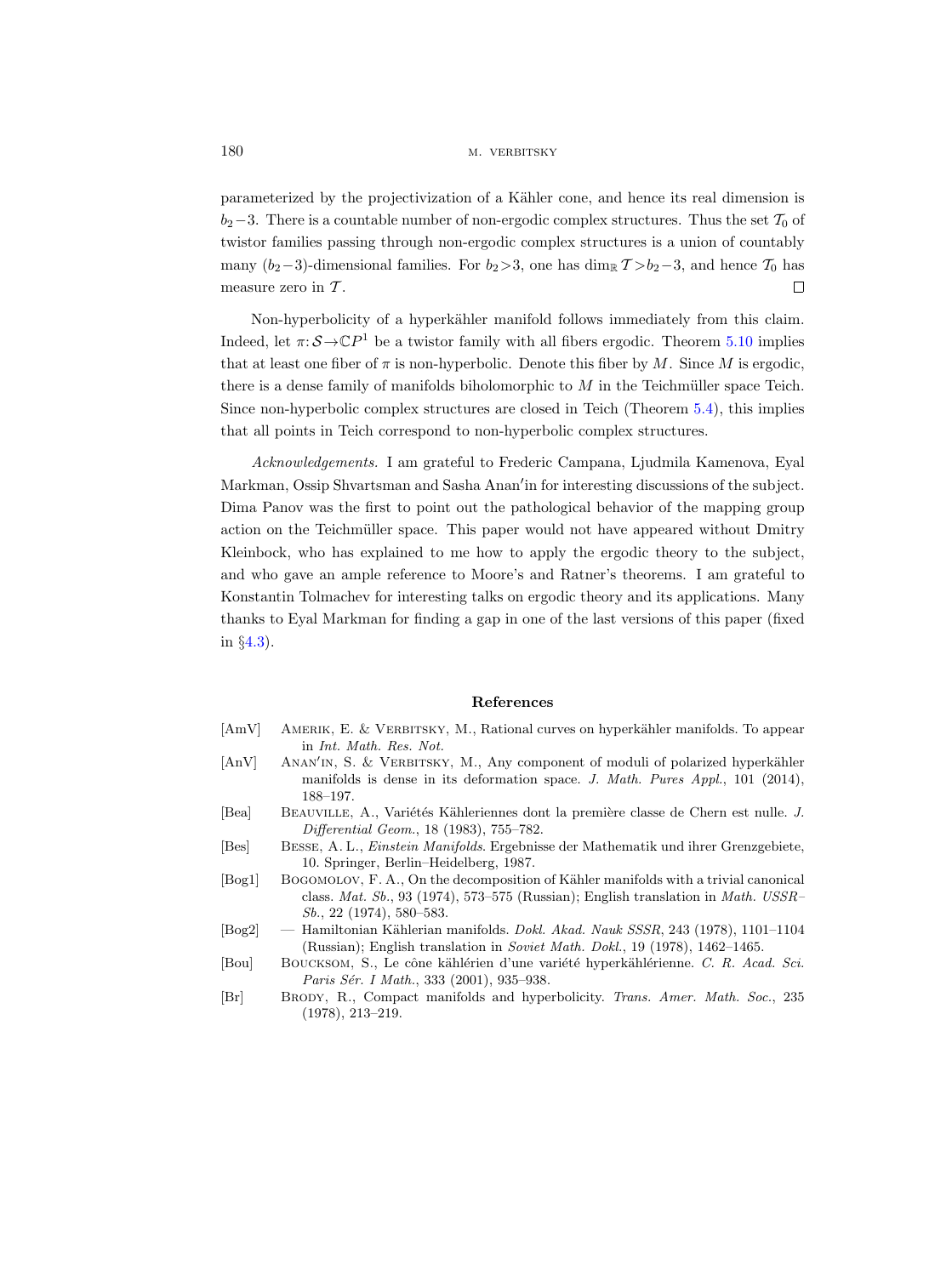<span id="page-20-21"></span>[Cam1] CAMPANA, F., Algébricité et compacité dans les espaces de cycles. C. R. Acad. Sci.

Paris Sér. A-B, 289 (1979), A195-A197.

<span id="page-20-22"></span><span id="page-20-20"></span><span id="page-20-19"></span><span id="page-20-18"></span><span id="page-20-17"></span><span id="page-20-16"></span><span id="page-20-15"></span><span id="page-20-14"></span><span id="page-20-13"></span><span id="page-20-12"></span><span id="page-20-11"></span><span id="page-20-10"></span><span id="page-20-9"></span><span id="page-20-8"></span><span id="page-20-7"></span><span id="page-20-6"></span><span id="page-20-5"></span><span id="page-20-4"></span><span id="page-20-3"></span><span id="page-20-2"></span><span id="page-20-1"></span><span id="page-20-0"></span>

| $\left[{\rm Cam2}\right]$ | — On twistor spaces of the class <i>C. J. Differential Geom.</i> , 33 (1991), 541–549.                                                                                                                                                            |
|---------------------------|---------------------------------------------------------------------------------------------------------------------------------------------------------------------------------------------------------------------------------------------------|
| Cam3                      | - An application of twistor theory to the nonhyperbolicity of certain compact sym-<br>plectic Kähler manifolds. J. Reine Angew. Math., 425 (1992), 1–7.                                                                                           |
| [Cat]                     | CATANESE, F., A superficial working guide to deformations and moduli, in <i>Handbook</i><br>of Moduli. Vol. I, Adv. Lect. Math., 24, pp. 161–215. Int. Press, Somerville, MA,<br>2013.                                                            |
| [D]                       | DEMAILLY, J.-P., Hyperbolic algebraic varieties and holomorphic differential equa-<br>tions. Acta Math. Vietnam., 37 (2012), 441-512.                                                                                                             |
| [DLM]                     | DESCHAMPS, G., LE DU, N. & MOUROUGANE, C., Hessian of the metric form on<br>twistor spaces. Preprint, 2012. arXiv: 1202.0183 [math.DG].                                                                                                           |
| $[\mathrm{F}]$            | FUJIKI, A., On the de Rham cohomology group of a compact Kähler symplectic man-<br>ifold, in Algebraic Geometry (Sendai, 1985), Adv. Stud. Pure Math., 10, pp. 105–<br>165. North-Holland, Amsterdam, 1987.                                       |
| [HKLR]                    | HITCHIN, N. J., KARLHEDE, A., LINDSTRÖM, U. & ROČEK, M., Hyper-Kähler metrics<br>and supersymmetry. Comm. Math. Phys., 108 (1987), 535-589.                                                                                                       |
| $[H1]$                    | HUYBRECHTS, D., Compact hyper-Kähler manifolds: basic results. <i>Invent. Math.</i> , 135<br>$(1999), 63-113.$                                                                                                                                    |
| H2                        | - Erratum: "Compact hyper-Kähler manifolds: basic results" [H1]. Invent. Math.,<br>$152$ (2003), 209-212.                                                                                                                                         |
| [H3]                      | The Kähler cone of a compact hyperkähler manifold. Math. Ann., 326 (2003),<br>$499 - 513.$                                                                                                                                                        |
| [Kal]                     | KALEDIN, D., Integrability of the twistor space for a hypercomplex manifold. Selecta<br>Math., $4$ (1998), 271-278.                                                                                                                               |
| [KalV]                    | KALEDIN, D. & VERBITSKY, M., Non-Hermitian Yang-Mills connections. Selecta<br><i>Math.</i> , 4 (1998), 279–320.                                                                                                                                   |
| [KamV]                    | KAMENOVA, L. & VERBITSKY, M., Families of Lagrangian fibrations on hyperkähler<br>manifolds. Adv. Math., 260 (2014), 401-413.                                                                                                                     |
| [KSS]                     | KLEINBOCK, D., SHAH, N. & STARKOV, A., Dynamics of subgroup actions on homo-<br>geneous spaces of Lie groups and applications to number theory, in <i>Handbook of</i><br>Dynamical Systems, Vol. 1A, pp. 813-930. North-Holland, Amsterdam, 2002. |
| $[\mathrm{Kol}]$          | KOBAYASHI, S., <i>Hyperbolic Manifolds and Holomorphic Mappings</i> . Pure and Applied<br>Mathematics, 2. Marcel Dekker, New York, 1970.                                                                                                          |
| [L]                       | LANG, S., Introduction to Complex Hyperbolic Spaces. Springer, New York, 1987.                                                                                                                                                                    |
| M1                        | MARKMAN, E., Integral constraints on the monodromy group of the hyperKähler<br>resolution of a symmetric product of a K3 surface. Internat. J. Math., 21 (2010),<br>$169 - 223.$                                                                  |
| $\rm{[M2]}$               | A survey of Torelli and monodromy results for holomorphic-symplectic varieties,<br>in <i>Complex and Differential Geometry</i> , Springer Proc. Math., 8, pp. 257–322.<br>Springer, Berlin–Heidelberg, 2011.                                      |
| [MM]                      | MARKMAN, E. & MEHROTRA, S., Hilbert schemes of K3 surfaces are dense in moduli.<br>Preprint, 2012. arXiv: 1201.0031 [math.AG].                                                                                                                    |
| [Mod]                     | MOORE, C.C., Ergodicity of flows on homogeneous spaces. Amer. J. Math., 88 (1966),<br>$154 - 178.$                                                                                                                                                |
| [Mor]                     | MORRIS, D. W., Ratner's Theorems on Unipotent Flows. Chicago Lectures in Mathe-<br>matics. University of Chicago Press, Chicago, IL, 2005.                                                                                                        |
| [O]                       | OBATA, M., Affine connections on manifolds with almost complex, quaternion or Her-<br>mitian structure. Japan J. Math., 26 (1956), 43-77.                                                                                                         |
|                           |                                                                                                                                                                                                                                                   |